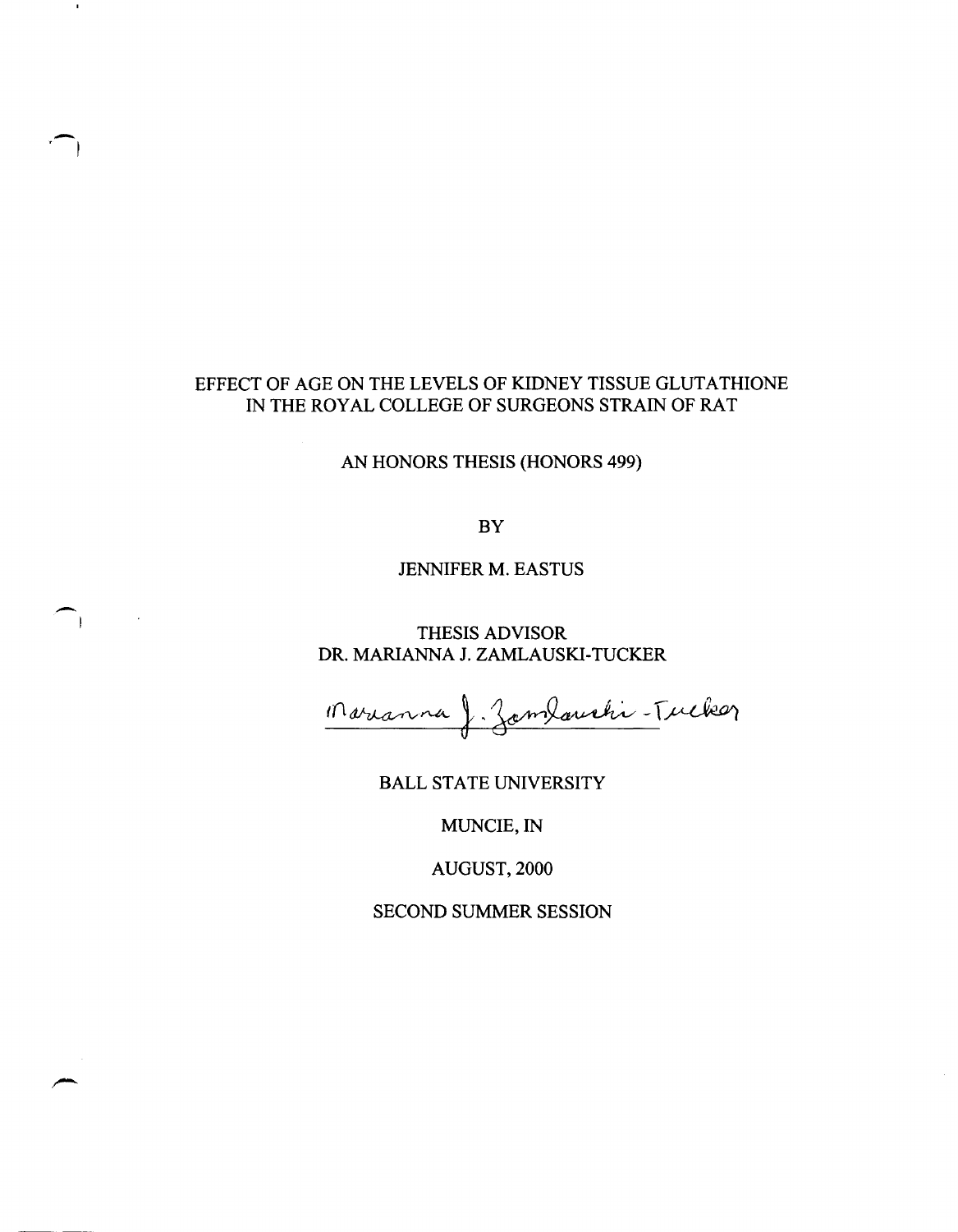$5pC_0$ Thesis LD  $2489.$ ,24  $2000$  $E/7$ 

 $\mathbf i$ 

#### ABSTRACT

# THESIS: EFFECT OF AGE ON THE LEVELS OF KIDNEY TISSUE GLUTATHIONE IN THE ROYAL COLLEGE OF SURGEONS STRAIN OF RAT

STUDENT: JENNIFER M. EASTUS

COLLEGE: HONORS COLLEGE

DATE: AUGUST, 2000

#### PAGES: 27

 $\overline{\phantom{a}}$ 

ो

-

The focus of this study was to investigate differences in the levels of glutathione in the cytosolic and mitochondrial portions of the kidneys in young (2 months of age) and old (24 months of age) male Royal College of Surgeons (RCS) strain of rat. A previous study in the rat suggested that changes in kidney tissue glutathione in the mitochondria occurs with age. Kidneys were harvested from young and old RCS rats, homogenized and separated into cytosolic and mitochondrial portions by differential centrifugation. Levels of reduced glutathione (GSH) and oxidized glutathione (GSSG) were determined by chemical assay and compared using a Student's t-test. Body weight and kidney weight were significantly higher in older rats. A significant increase in mitochondrial GSH levels, when expressed in µmoles per gram of kidney weight, was observed. The levels of total mitochondrial glutathione (GSH + GSSG) were also significantly higher in older rats. There was no difference in cytosolic levels of GSH or total glutathione between kidneys from young and old RCS rats. This study suggests that mitochondrial levels of GSH and total glutathione increase with age in the RCS rat.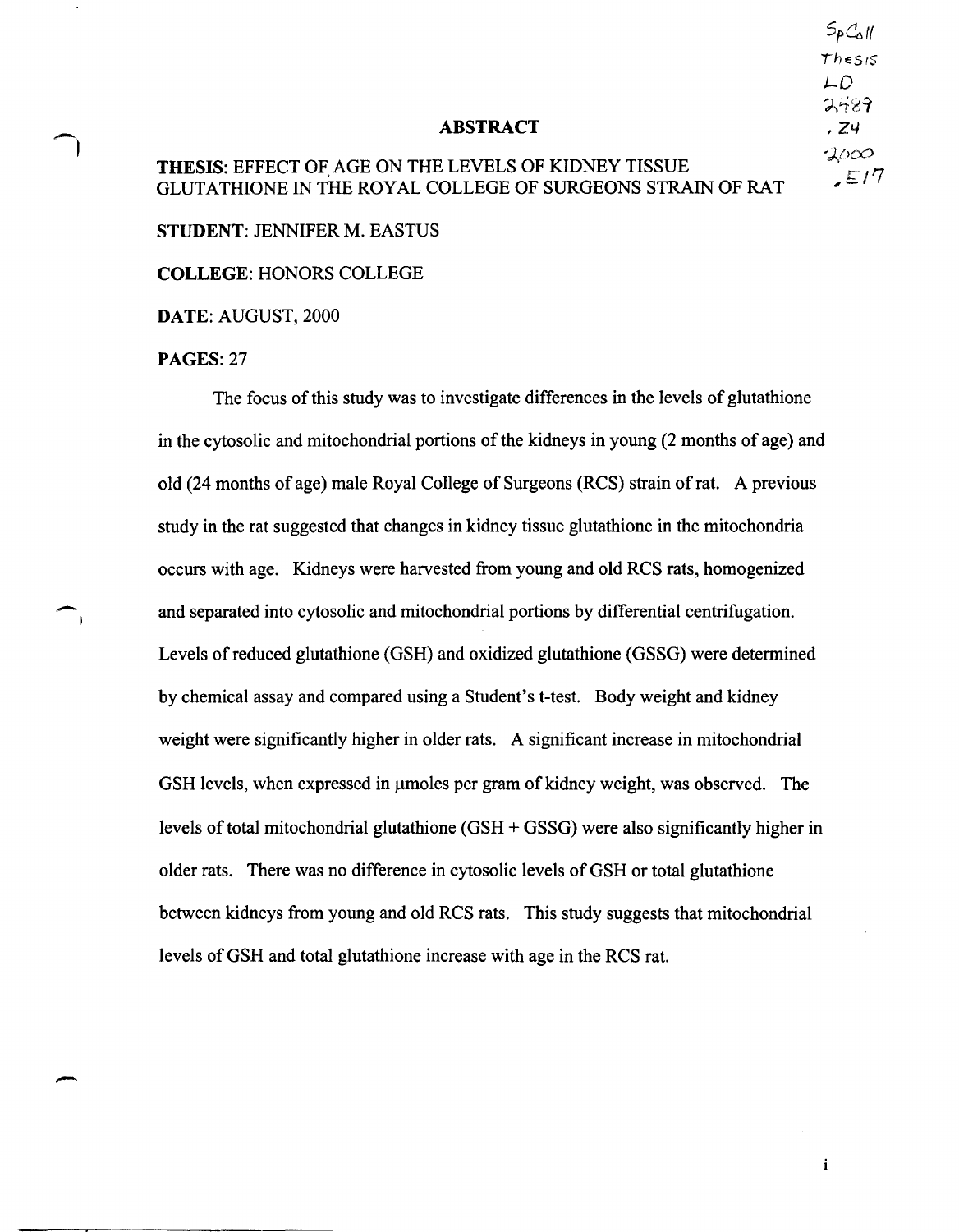#### **ACKNOWLEDGEMENTS**

I would like to thank Dr. Marianna Zamlauski-Tucker for her instruction and guidance, and extensive patience for the duration of this project. I could not have done this project without her teaching me the necessary laboratory techniques and showing me how to use the sophisticated equipment. I also give Dr. Tucker complete credit for showing me the wonders of glutathione. I had never heard of it until I talked to her, and now I can tell more about it than most people would want to know.

I would also like to thank Dr. Robert Pinger for his interest and support of this project. It was encouraging to see him as a chairperson showing a genuine interest in my academic endeavors as a physiology student, and I am grateful for all his help.

Thank you to all my friends, who expressed compassion and advice when I worried that I was taking on more than I could handle. I appreciate Ken Gee for taking an uncanny interest in glutathione and providing stimulating, thought-provoking conversations. Thanks also to those friends who asked every time they saw me if I had finished yet – providing even more motivation to finish this.

-

I owe the largest debt of gratitude to my parents. Even though you didn't know anything about glutathione or understand what I was going through, you expressed your undying faith that I was capable of handling this project and that "everything will be alright".

Thank you, everyone, for your faith in my abilities even when I felt you believed in something that did not exist. I see now that you were right after all.

ii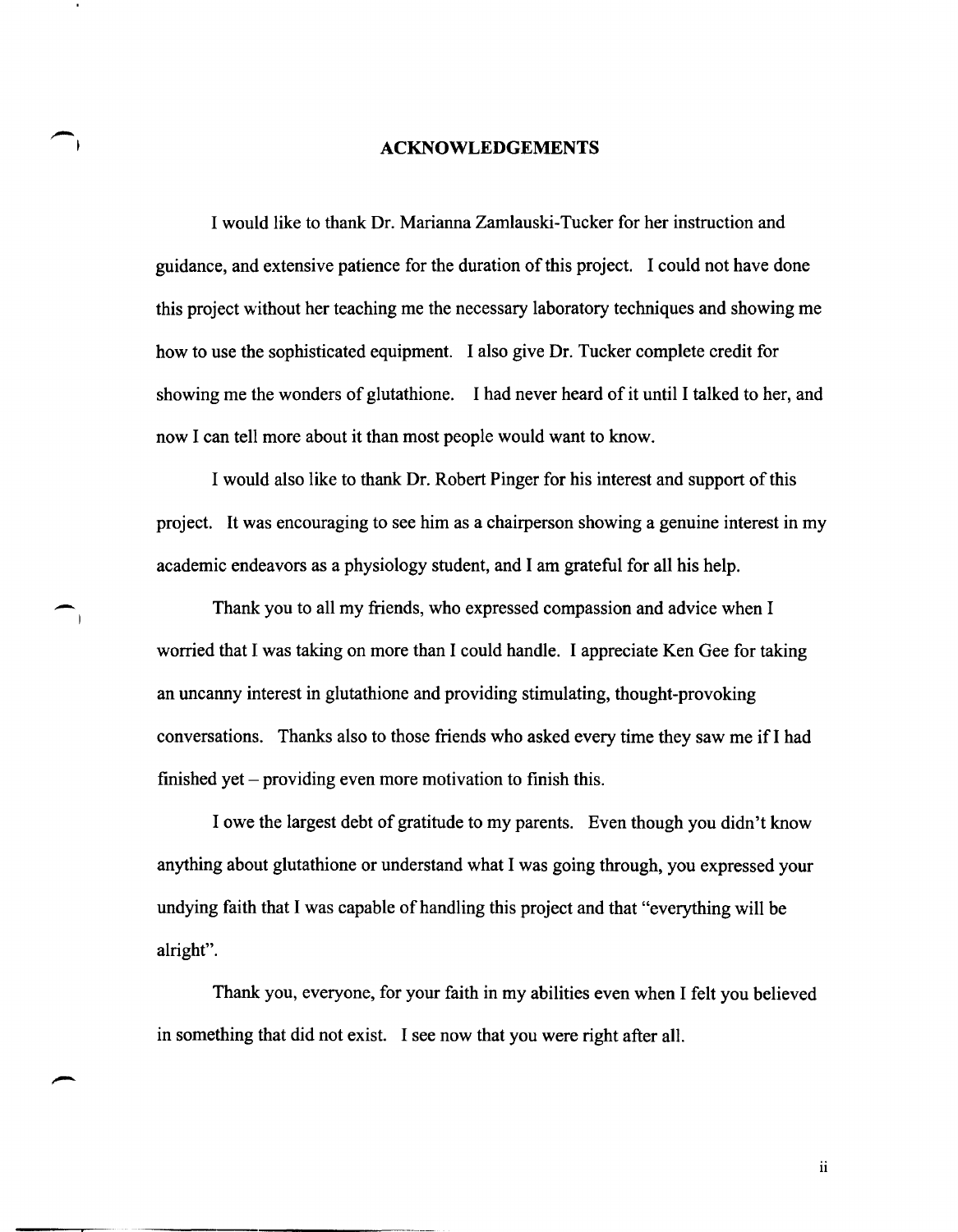# ,- **TABLE OF CONTENTS**

 $\bigcap$ 

**Contract** 

|  | TABLE OF CONTENTS                                                     |                 |  |  |  |
|--|-----------------------------------------------------------------------|-----------------|--|--|--|
|  | <b>TABLE LEGEND</b>                                                   |                 |  |  |  |
|  | <b>FIGURE LEGEND</b>                                                  |                 |  |  |  |
|  | <b>INTRODUCTION</b>                                                   |                 |  |  |  |
|  | <b>BACKGROUND</b>                                                     |                 |  |  |  |
|  | Role of Glutathione in the Cell                                       |                 |  |  |  |
|  | <b>Oxidative Stress</b>                                               | $\overline{3}$  |  |  |  |
|  | Cell Damage Caused by Free Radicals                                   | 5               |  |  |  |
|  | Glutathione Levels in the Kidney                                      | 6               |  |  |  |
|  | <b>MATERIALS AND METHODS</b>                                          |                 |  |  |  |
|  | Kidney Harvest                                                        | 7               |  |  |  |
|  | Analysis of Glutathione in Different Tissue Compartments              | 8               |  |  |  |
|  | <b>Glutathione Assay</b>                                              | 8               |  |  |  |
|  | Determination of Mitochondrial Protein<br><b>Statistical Analysis</b> |                 |  |  |  |
|  |                                                                       |                 |  |  |  |
|  | <b>RESULTS</b>                                                        |                 |  |  |  |
|  | Body Weight and Kidney Weight                                         | 10 <sup>°</sup> |  |  |  |
|  | <b>Cytosolic Glutathione Levels</b>                                   | 10              |  |  |  |
|  | Mitochondrial Glutathione Levels                                      | 14              |  |  |  |
|  | Redox Ratio's                                                         | 14              |  |  |  |
|  | <b>DISCUSSION</b>                                                     |                 |  |  |  |
|  | <b>BIBLIOGRAPHY</b>                                                   |                 |  |  |  |
|  | <b>APPENDIX 1: CALCULATIONS</b>                                       |                 |  |  |  |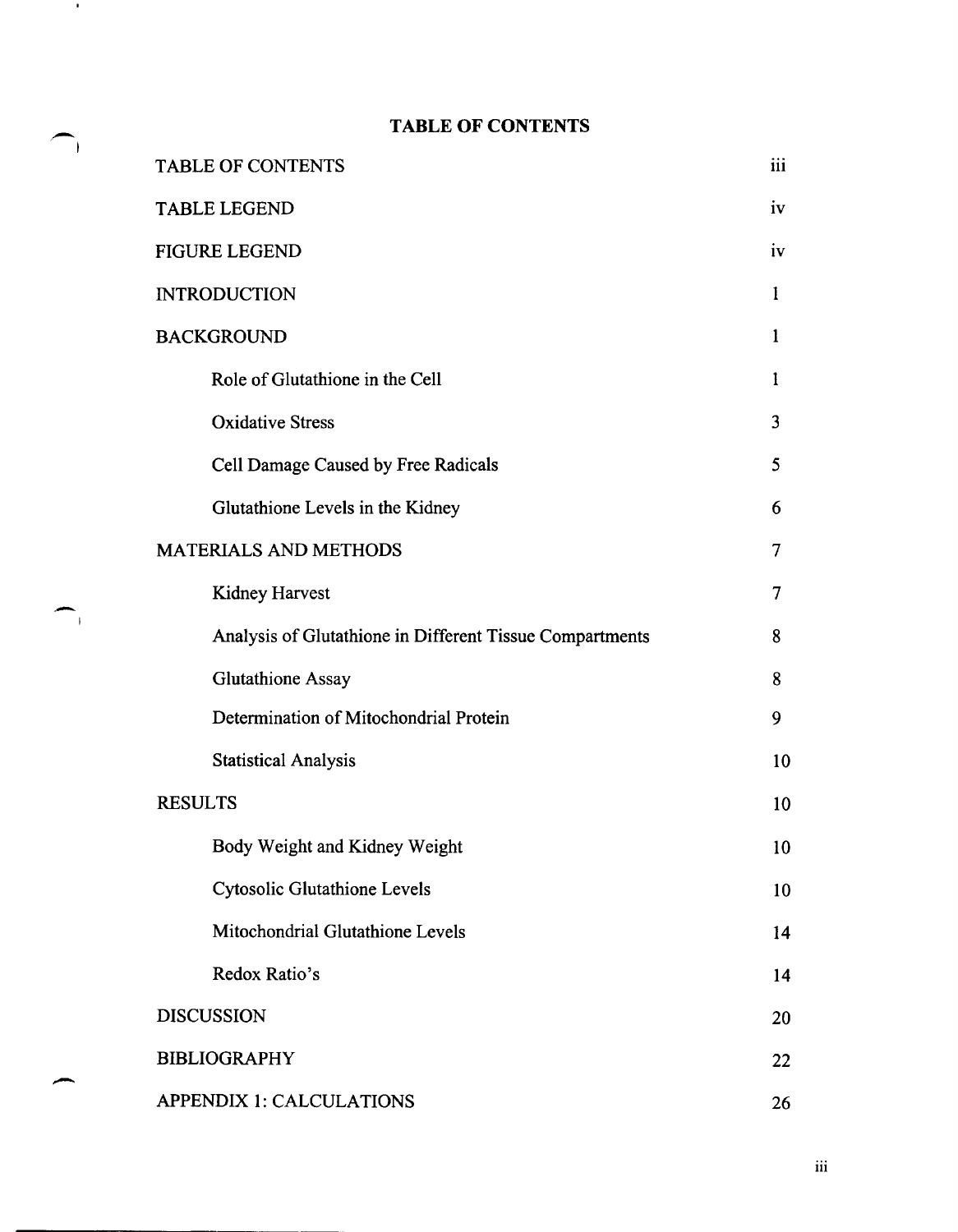# TABLE LEGEND

# RESULTS

 $\mathbf{R}$ 

- TABLE 1 Body and Kidney Weight of Young and Old Rats
- TABLE 2 Redox Ratio's of Cytosol and Mitochondrial from Young and Old Rats

# **FIGURE LEGEND**

# **RESULTS**

-

| <b>FIGURE 1</b> | Levels of Cytosolic Glutathione in Young and Old Rats                                                   |
|-----------------|---------------------------------------------------------------------------------------------------------|
| <b>FIGURE 2</b> | Mitochondrial Glutathione Levels in Young and Old Rats Expressed in<br>umol/g of Kidney Wet Weight      |
| <b>FIGURE 3</b> | Mitochondrial Glutathione Levels in Young and Old Rats Expressed in<br>nmol/mg of Mitochondrial Protein |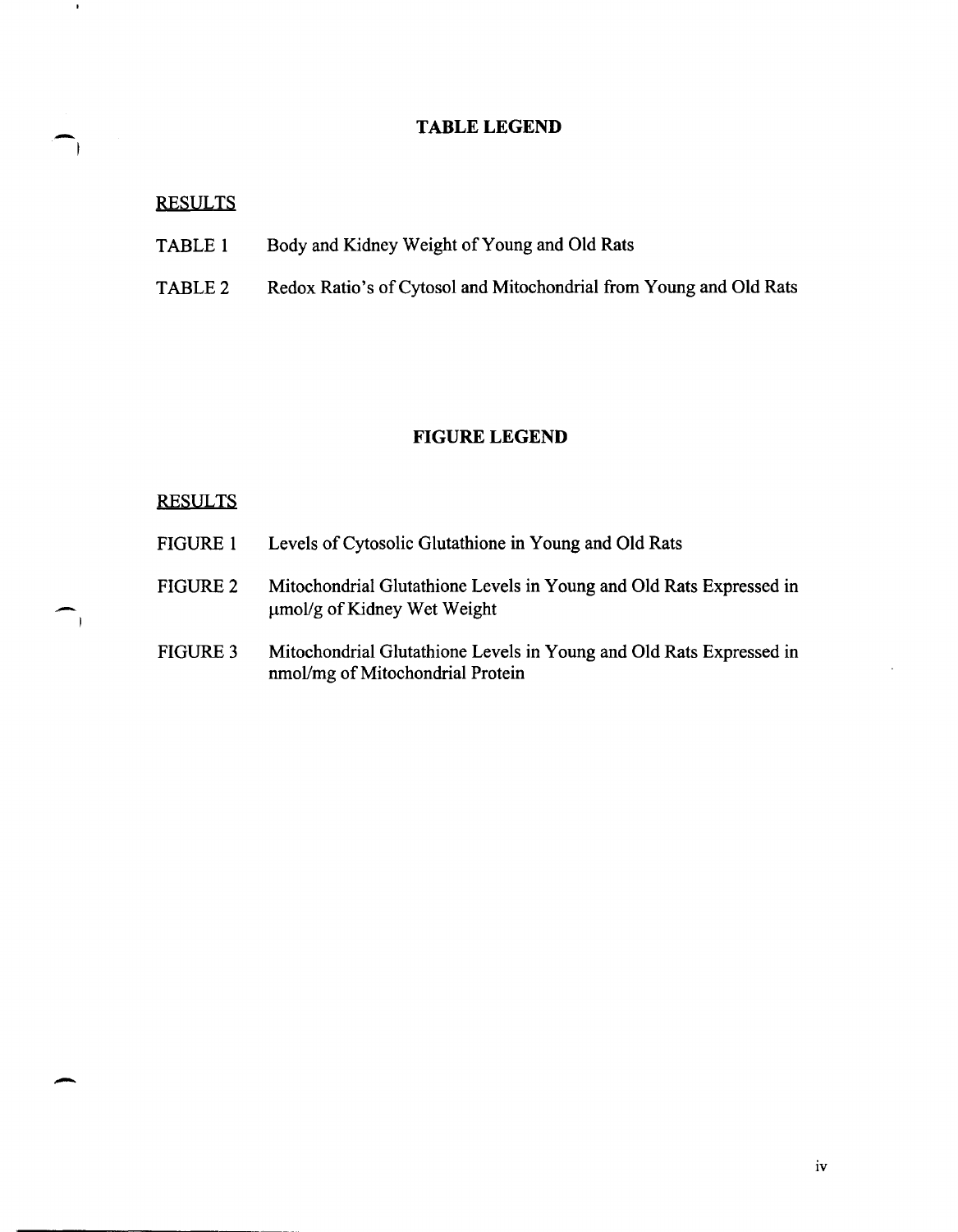#### **INTRODUCTION**

The purpose of the present study was to determine whether kidney tissue glutathione levels decrease with age in the Royal College of Surgeons (RCS) strain of rat. The incidence of organ disease and dysfunction increases with age in both humans and animals (Timiras, 1988). It has been suggested that the aging cell has lost its ability to protect itself against toxic molecules, such as free radicals, that are generated in oxidative metabolism (Gonzalez-Flecha et aI, 1993). The cell has natural antioxidants, such as the reduced form of glutathione (GSH), that protect it against free radicals. With age, the level of glutathione within cells may decrease, leading to cell damage by free radicals. Evidence that glutathione levels in the kidney decrease with age has been reported in mice (Hazelton and Lang, 1980).

This study determined the levels of both reduced and oxidized (GSSG) glutathione in the cytosolic and mitochondrial compartments of rat kidney tissue in young (two months of age) and old (22 months of age) RCS rats. Kidneys were harvested from the rats after being perfused with cold saline solution to flush blood out of the kidney. Kidneys were homogenized and then separated into cytosolic and mitochondrial portions by differential centrifugation. Glutathione levels in each compartment were then determined.

#### **BACKGROUND**

#### Role of Glutathione in the Cell

 $\overline{\phantom{0}}$ 

-

-

Glutathione is the major antioxidant produced by cells to protect DNA, organelles and membranes from being destroyed by toxins and free radicals (Campos et aI, 1993). Glutathione exists mainly in two forms: the reduced form (GSH) and the oxidized form

 $\mathbf{1}$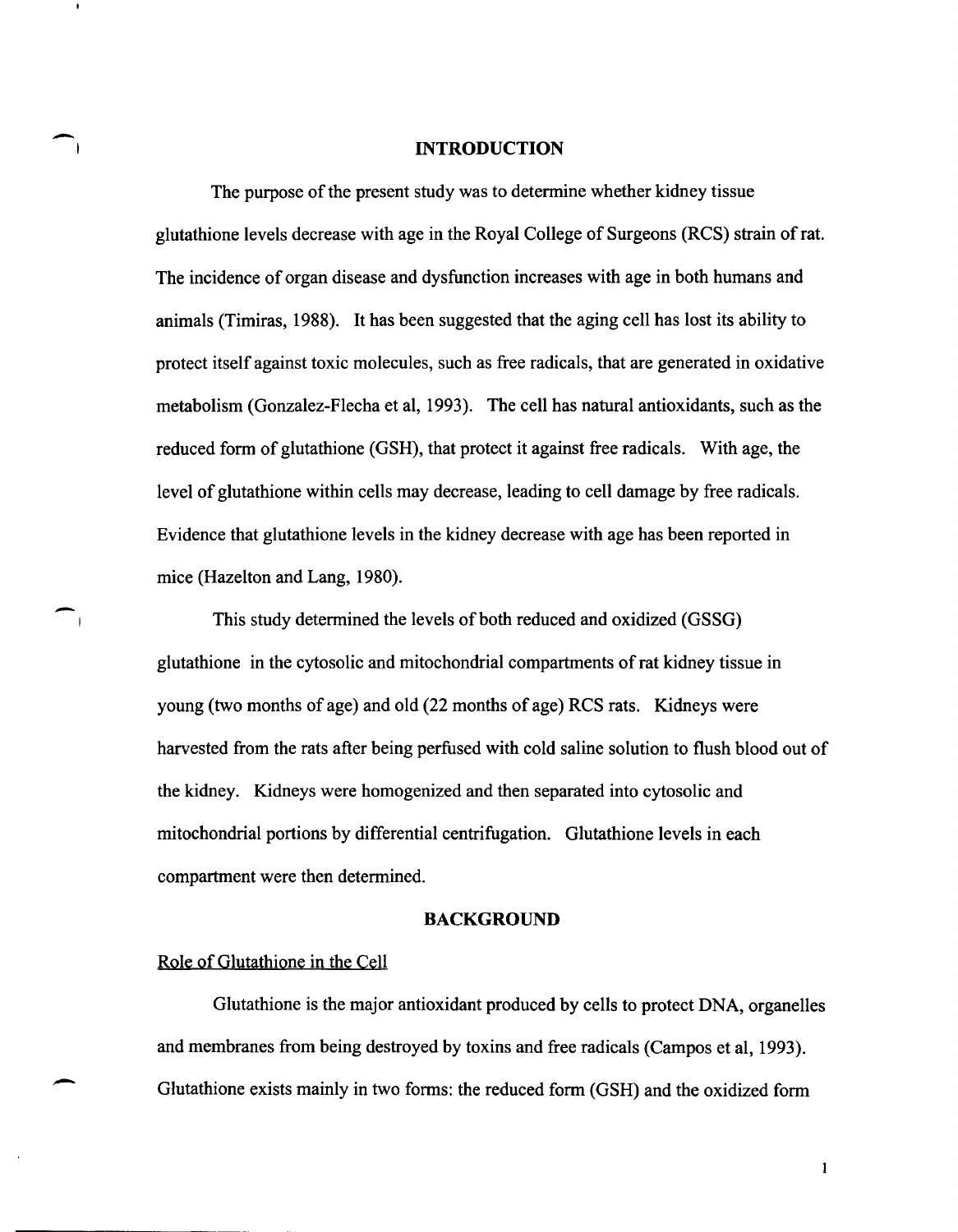(GSSG). As a result of the chemical reaction between GSH and a free radical, GSH changes into its oxidized form. Approximately 93-95% of the total glutathione in tissue is found in the reduced form (Meister, 1988). This is desirable since a large pool of GSH is readily available to neutralize free radicals.

-I

- 1

Glutathione is a molecule made up of three amino acids. Its two-step formation is shown below:

L-glutamate + L-cysteine + ATP  $\leftrightarrow$  L- $\gamma$ - glutamyl-L-cysteine + ADP + Pi (2)

$$
L-\gamma\text{-} glutamyl-L-cysteine + glycine + ATP \leftrightarrow glutathione + ADP + Pi \tag{3}
$$

To neutralize the free radical hydrogen peroxide, two GSH molecules and the enzyme glutathione peroxidase are needed:

$$
2GSH + H_2O_2 \rightarrow GSSG + 2H_2O \tag{4}
$$

Glutathione reductase and an electron-carrying molecule, NADPH, regenerate GSSG back to its oxidant-fighting form (see below).

$$
GSSG + H_{+} + NADPH \rightarrow 2GSH + NADP_{+}
$$
\n<sup>(5)</sup>

The largest amounts of glutathione are found in the cytosol, but it is believed that the presence of glutathione in the mitochondria is most crucial because this is where the majority of free radicals are produced. Mitochondrial glutathione only comprises 15- 30% of total tissue glutathione (Lash, 1995), but it has the very important task of chemically deactivating free radicals primarily produced in the mitochondria. Because the enzymes necessary for glutathione production are not present in the mitochondria, glutathione is first produced in the cytosol, then transported into the mitochondria when needed (McKernan et al., 1991). The mitochondrial pool of glutathione is not readily depleted, suggesting that mitochondrial glutathione is relied upon more heavily for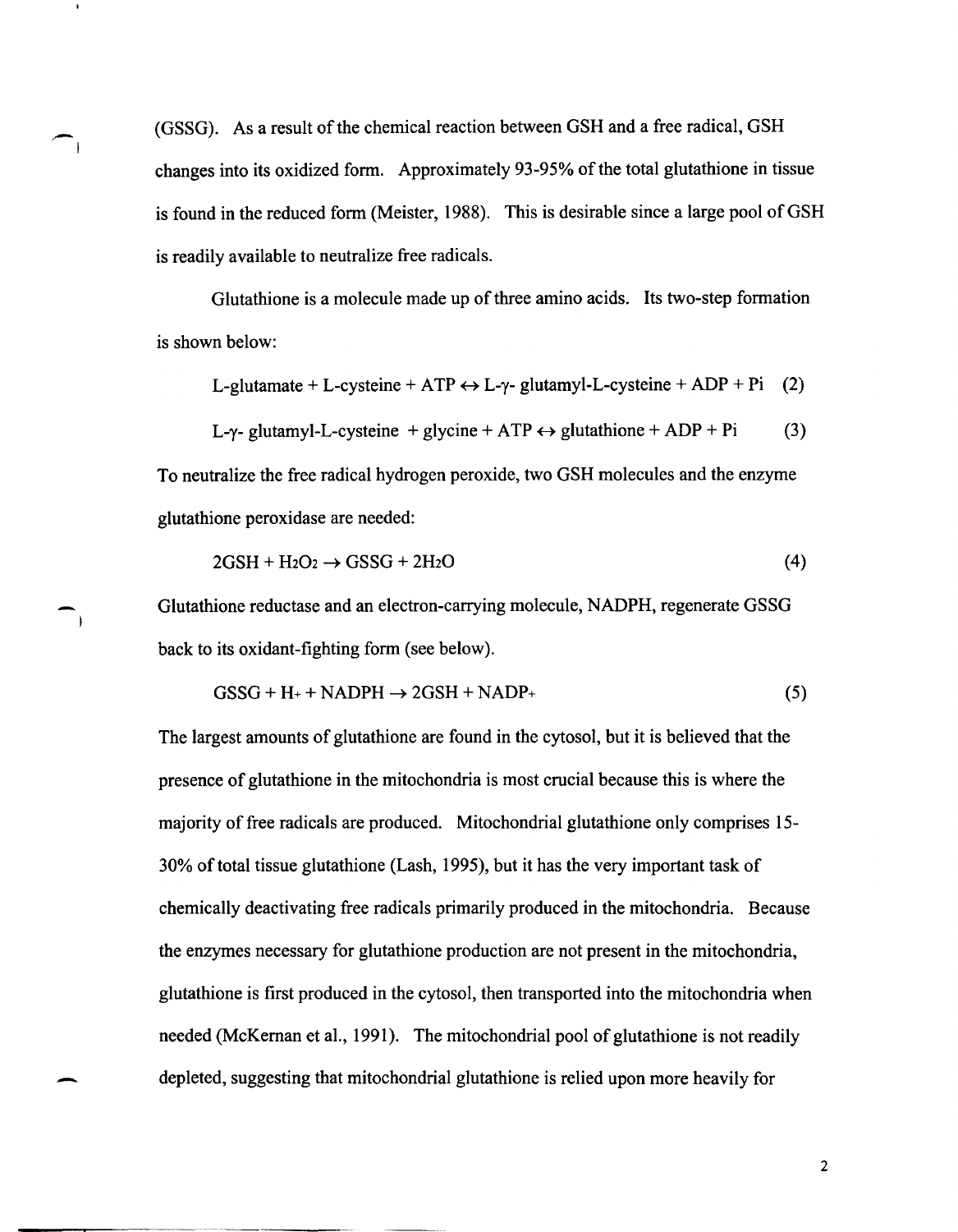cellular stability (Deneke et aI., 1989). Studies of kidney and liver tissues have shown that mitochondrial function is affected by oxidant stress more than cytosolic function. Studies by McKernan et al. (1991), Cadenas et al. (1995), and Meredith et al. (1982) found that chemical-induced depletion of the mitochondrial pools of glutathione (GSH) rather than cytosolic depletion - was most likely to lead to irreversible cellular damage. Also, the ratio between GSH and its inactivated, oxidized form (GSSG) is more protected from fluctuation in the mitochondrial pool than in the cytosolic pool. This indicates that the mitochondrial pool of GSH is indeed important for protection against oxidative stress.

#### Oxidative Stress

 $\blacksquare$ 

 $\sqrt{1}$ 

-

Exposure to agents that generate production  $-$  either directly or indirectly  $-$  of free radicals is known as oxidative stress. Sources of oxidative stress are numerous: hyperoxia, exposure to xenobiotics, ozone, nitrite and/or other environmental pollutants, from internal reactions initiated by radiation or activated lymphocytes ... and the list goes on. It comes as no surprise that depletion of intracellular GSH has been seen with various sources of oxidative stress. When GSSG is generated faster than it is converted back to two molecules of GSH, GSH depletion can occur. To put further strain on intracellular stores of GSH, GSSG can be transported from the cell if its concentration becomes too high, or it can form compounds with nearby proteins and be transported out of the cell (Forman et aI, 1990).

Low GSH levels in cells, induced by administration of oxidizing chemicals or low-protein diets, can make cells even more sensitive to oxidative stress. A low-protein diet weakens cellular resistance to oxidizing agents by failing to supply the amino acids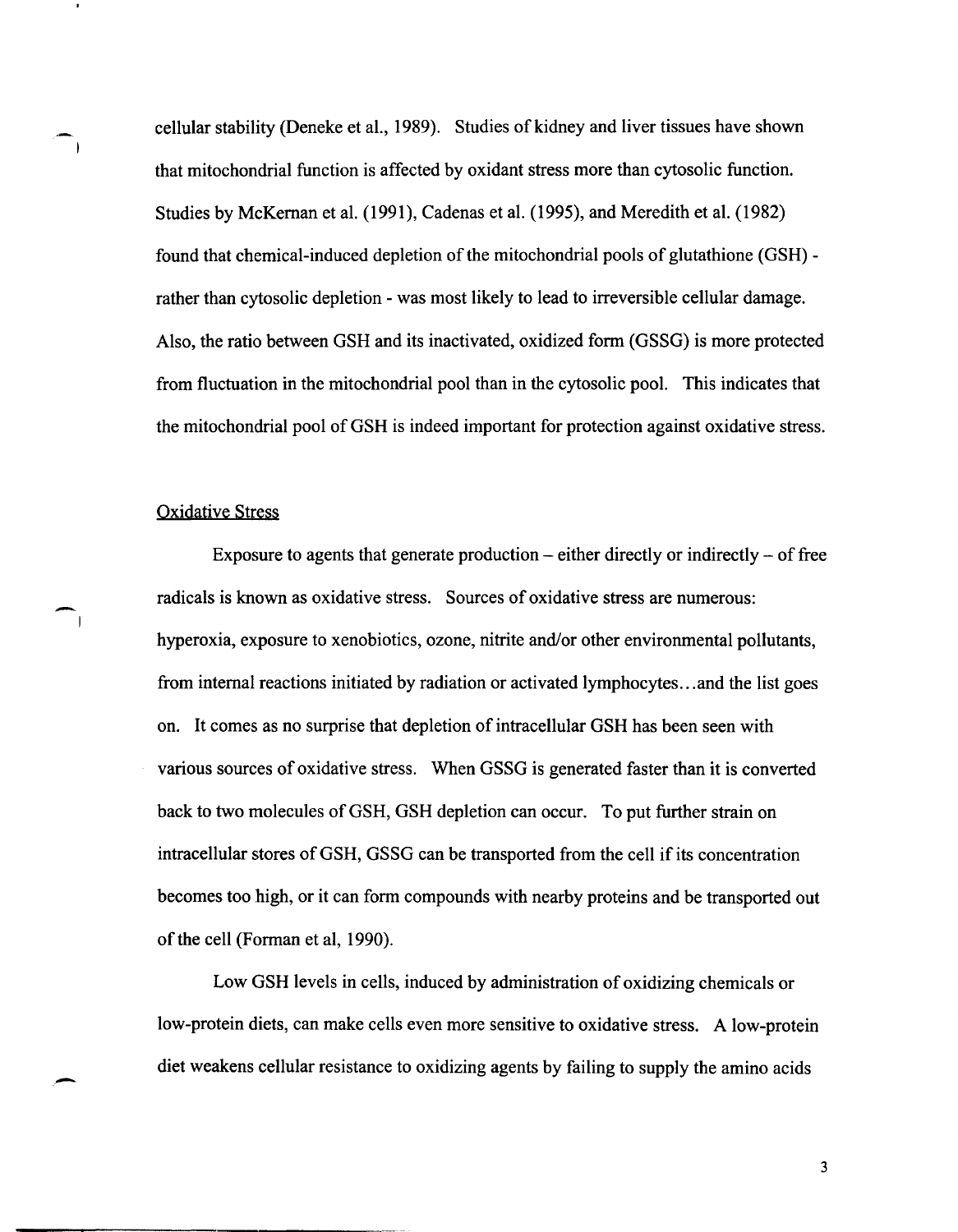necessary for glutathione production (Forman et ai, 1990). It has been shown that GSH depletion compromises cellular defenses against radiation and other oxidizing agents (Deneke and Fanburg, 1989). This makes the cell more vulnerable to pathology and/or disease.

-I

--

-

Toxin and oxidant stresses have been implicated as causative agents of many ailments such as cancers and kidney dysfunctions (Campos, 1993; Zamlauski-Tucker, 1999; Halliwell, 1984), including kidney failure (Canavese and Vercellone, 1988). Because a decrease in glutathione concentrations is considered an index of oxidant stress, it is beneficial to determine the normal levels of glutathione in tissues so that pathological levels can be identified. It is also of great interest to see how glutathione levels change with age in an animal. If kidney tissue glutathione levels decrease with age, this would contribute to decreased ability of the kidney to respond to oxidative stress.

There are several ways of evaluating the magnitude of oxidant stress. One is to express levels of GSH and GSSG in a ratio, known as the redox ratio. This ratio can be calculated by dividing the GSSG levels by GSH levels and multiplying by 100 (Asuncion, 1996). This ratio shows how much GSH has been oxidized in the process of neutralizing free radicals. A larger redox ratio percentage indicates a greater amount of oxidant stress, since more GSH has been converted to GSSG. Another way to express the redox ratio is by dividing GSH by total glutathione (ie, GSH divided by GSH  $+$ GSSG) (Zamlauski-Tucker, 1999). This ratio shows how much of the total glutathione pool is still present as GSH. A decrease of this ratio indicates increased oxidative stress.

Although the mitochondrial GSH pool is resistant to depletion, it is not untouchable. A chemical oxidizing agent, buthionine sulfoximine, gives a biphasic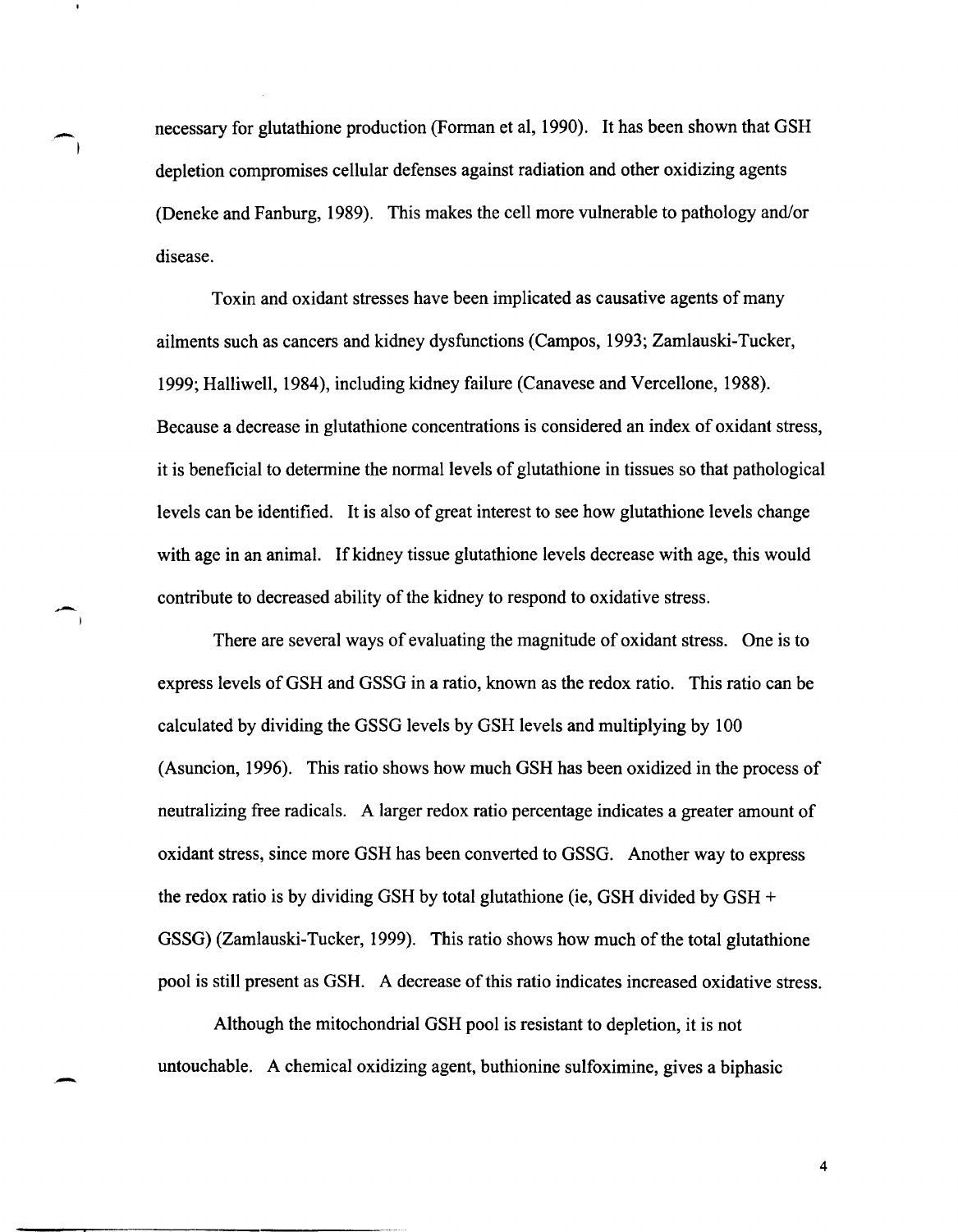decline in total levels of total tissue glutathione. It was found that the secondary decline in GSH represented depletion of the mitochondrial pool (Griffith and Meister, 1985; Romero and Galaris, 1990). The buthionine sulfoximine cannot directly enter the mitochondria, so mitochondrial GSH depletion in this case is accomplished by first depleting the cytosolic pool. Since GSH is not available in the cytosol to be transported into the mitochondria and the mitochondria cannot synthesize its own GSH, the mitochondrial pool remains depleted until the oxidative stress is over and GSH can be synthesized in the cytosol again.

# Cell Damage Caused by Free Radicals

Free radicals are intermediates of oxygen reduction, produced by electron-transfer processes in the mitochondrial membrane. Two common free radicals are the superoxide anion (O<sub>2</sub>-) and hydrogen peroxide ( $H_2O_2$ ). Actually, neither of these molecules poses an imminent threat. They exist in small concentrations as natural by-products of cellular oxidative metabolism and are relatively unreactive. They become dangerous after exposure to iron or copper ions, which can be present in the fluid of the cell (Canavese et al, 1988). After this, they react with each other to form the highly toxic hydroxyl (OH $\bullet$ ) free radical (Equation 1).

$$
O_2 \stackrel{\sim}{+} H_2O_2 \rightarrow OH\bullet + OH \stackrel{\sim}{+} O_2 \tag{1}
$$

Because of its unstable highly reactive energy state, the hydroxyl free radical is one of the most dangerous free radicals. Once it is created, it immediately reacts with surrounding molecules in attempt to restore a natural energy state. This leads to the generation of more free radicals and/or damaged cellular constituents that happen to be nearby.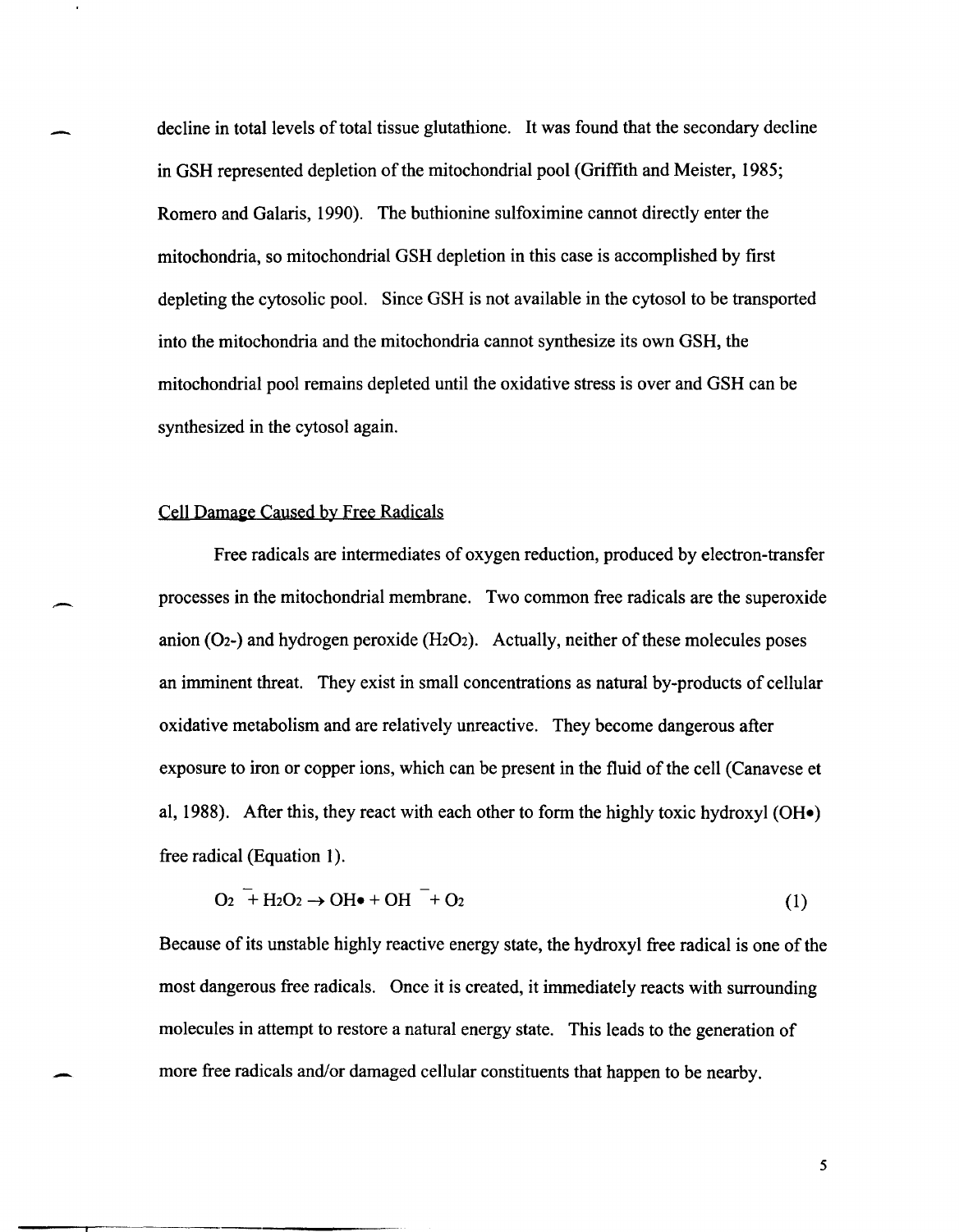Unfortunately, free radicals generated in the mitochondria are in close proximity of mitochondrial DNA, and can cause genetic mutations in the mitochondria. To make matters worse, DNA repair mechanisms designed to protect against mutations is not as competent in the mitochondria (Halliwell, 1994).

Free radicals can also go on to initiate chain reactions that ultimately create polyunsaturated fatty acids. Since saturated fatty acids are essential for the integrity of membranes, rendering these fatty acids to a polyunsaturated form leads to membrane instability and alters the membrane structure to the point where the cell may lyse (Canavese et aI., 1987; Gonzalez-Flecha et aI., 1993). The process of causing membrane lipids to become polyunsaturated is known as lipid peroxidation. Lipid peroxidation is simply the process of stripping a membrane lipid of a hydrogen atom. Free radicals steal hydrogen atoms to achieve a stable energy state. This causes a conformational change in the lipid structure and challenges the integrity of the membrane. If this continues unchecked, the membrane will break down, expel its contents into the surrounding tissue or fluid, and die. This allows the free radicals to spread and continue to wreak havoc. Lysis of the mitochondrial membrane is especially undesirable because mitochondria are necessary for a large majority of the energy produced in an organism (Halliwell et aI., 1994).

# Glutathione Levels in the Kidney

-

--

Glutathione levels have been detennined in various tissues, including the brain, liver, kidney, testes, and small intestine (Boyd et aI, 1979; Beatrice, 1984; Asuncion et aI, 1996). Glutathione levels are much higher in the kidney than in the liver and most other organs (Xia et aI., 1985). Surprisingly, the levels of glutathione in kidney tissue have not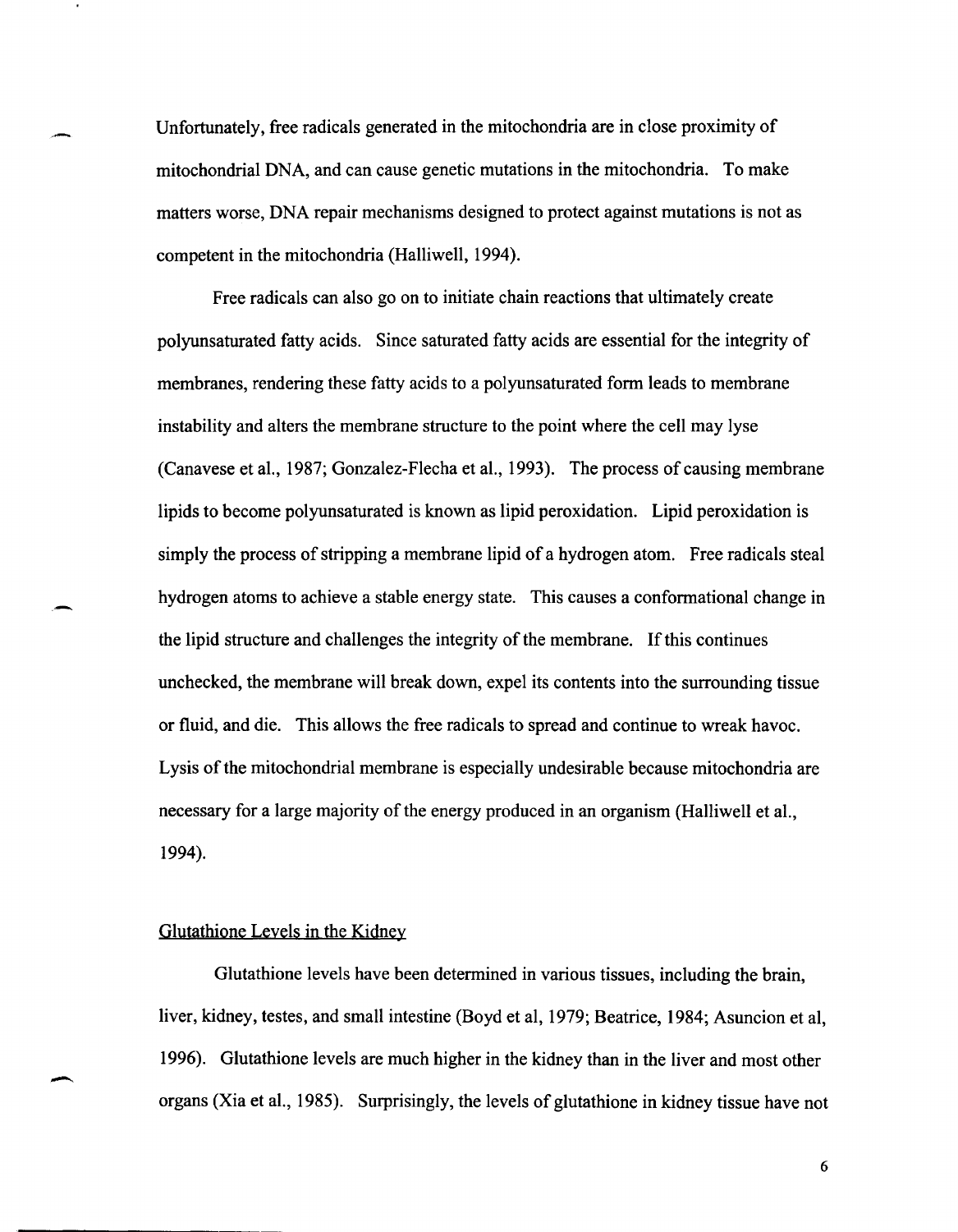been studied to the same extent as they have in the liver and brain. Most studies that have been performed on rat kidney focused on finding the glutathione content of the whole kidney tissue (Nissim et aI., 1996; Roberts et aI., 1993; Hazelton et aI., 1980; Mohandas, 1984). Hazelton et al (1980) found that the older mice (age 31 months) had 34% lower total glutathione and GSH concentrations in the kidney when compared with younger mature animals (6 months of age). They also noted that GSSG did not change much at all with age, and constituted less than 3% of total glutathione. A study done by Asuncion et al (1996) reported a significant increase in GSSG in the kidney tissue mitochondria of older rats (24 months of age) compared to younger rats (3 months of age). They also found that the redox ratio (expressed as GSSG/GSH) increased with age in kidney tissue mitochondria.

#### MATERIALS AND METHODS

#### Kidney Harvest

-

,-

-

Kidneys were obtained from male RCS rats (Ball State University, Muncie, IN). Young rats were approximately two months of age; old rats were approximately 24 months old. A typical diet of grain pellets and water was available up to the time of kidney harvest. Rats were anesthetized with Inactin (100 mg per kg of body weight, ip injection) and a midline incision was made to access the kidneys. The inferior aorta was isolated and a cannula was inserted so that it was above the right and left renal arteries. The aorta was tied off above the cannula and 30 mL of cold isotonic saline solution was infused into the kidneys. Perfusing the kidneys with saline solution pushes out all the blood. After this, the kidneys were cut out, decapsulated, and accurately weighed. The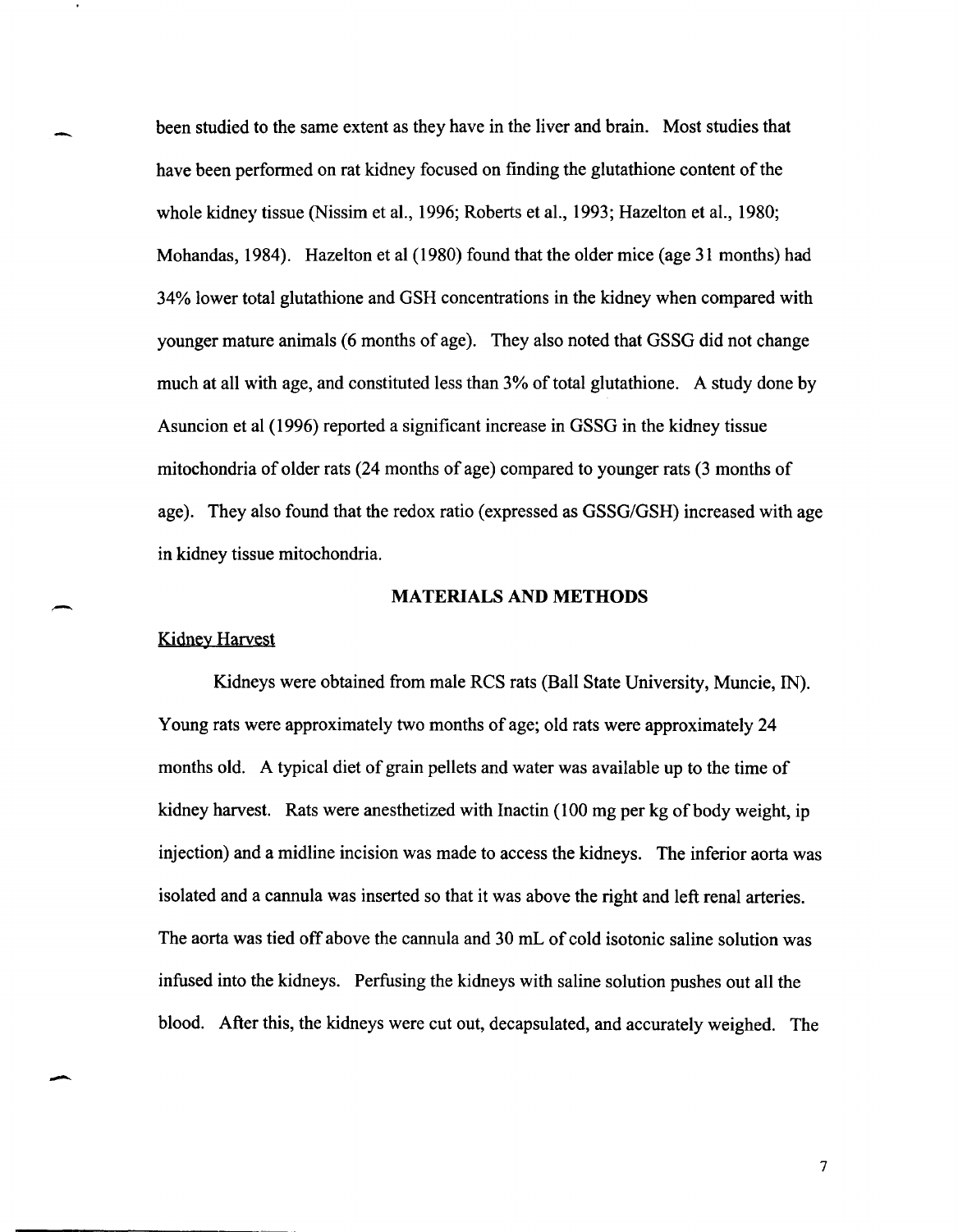kidneys were then finely chopped, placed in 3 mL of cold 5% metaphosphoric acid in isotonic saline, and homogenized.

#### Analysis of Glutathione in Different Tissue Compartments

The kidney tissue samples were centrifuged at 900 rpm (rotations per minute) for ten minutes to separate out junk and debris. Then the cytosolic and mitochondrial portions were separated by centrifugation at 12,000 rpm for 15 minutes (the mitochondria sink to the bottom of the tube as a pellet). The cytosol was decanted from the tube accurately weighed and frozen for later analysis of glutathione. The mitochondrial pellet was accurately weighed, then resuspended in 600 uL of 5% metaphosphoric acid (MPA) in distilled water to lyse the mitochondria and free the glutathione. The suspension was then centrifuged for 10 minutes at 10,000 rpm to remove remaining protein. The supernatant was accurately weighed and saved for later analysis of glutathione; the protein pellet was also accurately weighed and saved for future determination of the amount (in mg) of protein in mitochondria per gram of whole kidney tissue weight.

# Glutathione Assay

,-

-

All samples were assayed for GSH and total GSH using a spectrophotometric glutathione assay kit from Calbiochem (San Diego, CA). Cytosolic samples were diluted 1:45 and mitochondrial samples were diluted  $\sim$ 1:5 with the kit buffer. This kit uses a two-step chemical reaction. The first step is a reaction between a reagent (chromagen) and glutathione in standards and samples of unknown concentrations. Then the absorbance of the standards and the samples of unknown concentrations were read by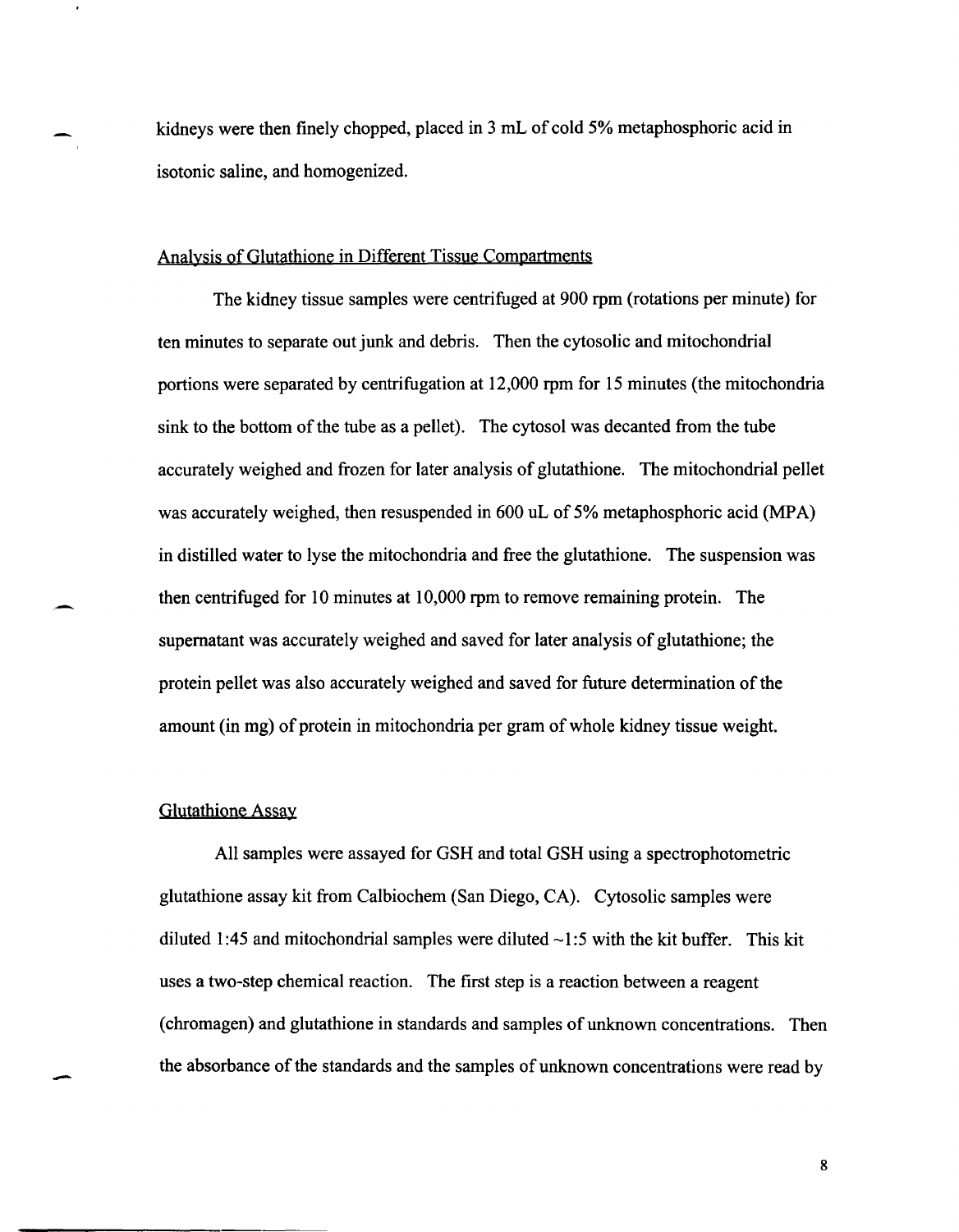a spectrophotometer set at a wavelength of 356 nanometers. The second step is the reaction of sodium hydroxide with standards and samples of unknown concentrations. The sodium hydroxide converts GSSH to GSH, then GSH to a substance called a chromophoric thione. This chomophoric thione represents total glutathione (GSH + GSSG) in the sample. Standard concentrations and samples were read by the spectrophotometer at a wavelength of 400 nm. The concentration of GSH and total glutathione in the samples were determined from the standard curve. Thus, the GSSG concentration can be indirectly determined by subtracting the total glutathione concentration from the GSH concentration found in the first step and dividing this value by two.

# Determination of Mitochondrial Protein

-

The protein content of the mitochondrial pellet was measured using Peterson's modification of the micro-Lowry procedure and a Lowry Protein Assay Kit from Sigma Diagnostics. The mitochondrial pellet was dissolved in 1.6 mL of O.IM NaOH and diluted 1:6 to run the assay. The Lowry method uses an alkaline cupric tartrate reagent that complexes with peptide bonds of proteins to form a purple color after addition of a phenol reagent. Peterson's modification precipitates the protein with deoxycholate and trichloroacetic acid to prevent interference from other chemicals. The absorbance was read at 600 nm. Protein content is determined from a calibration curve obtained from samples of known protein concentrations (ie., by extrapolating from a standard curve).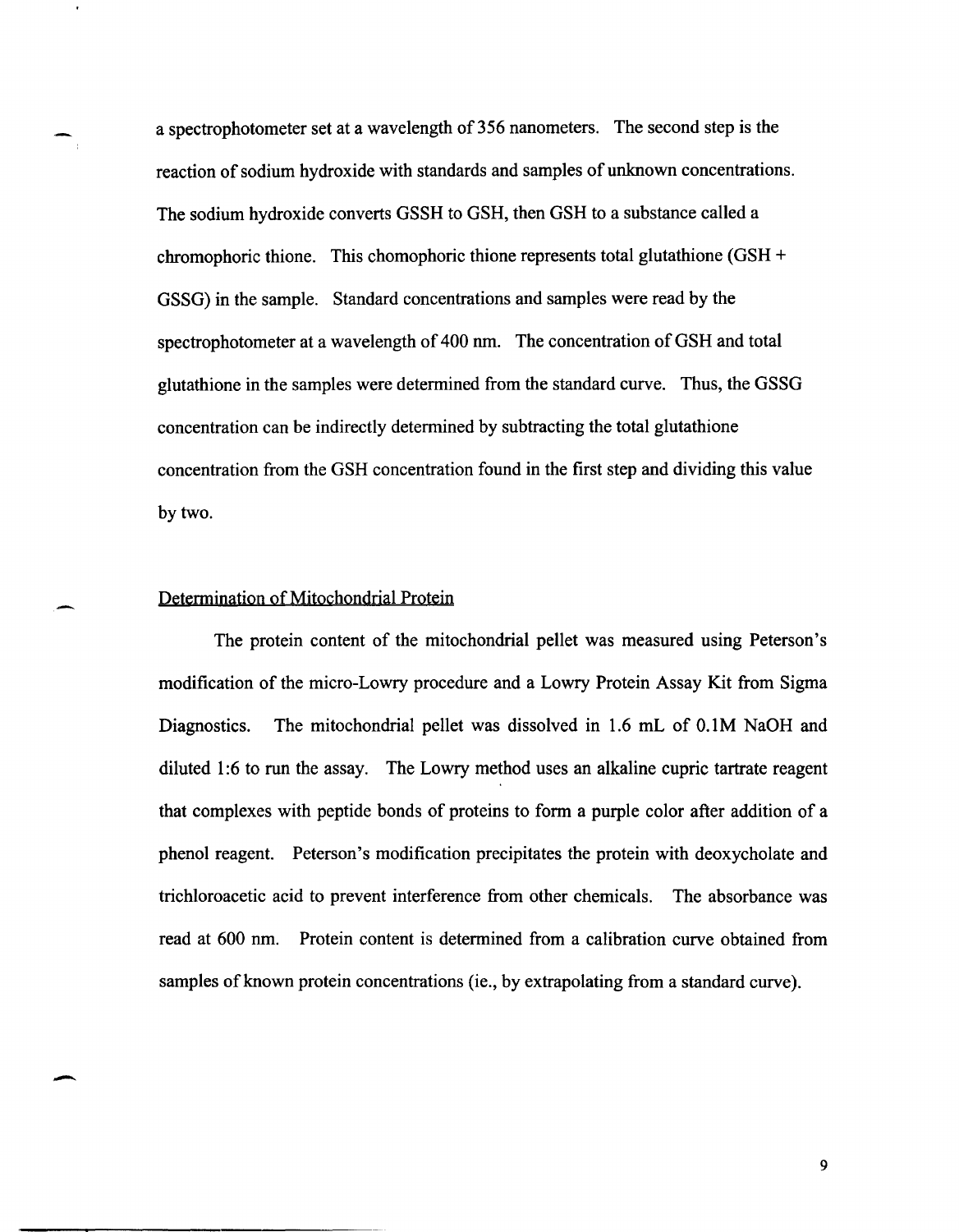# Statistical Analysis

All data are expressed as the mean ± standard error of the mean (SEM). Statistical tests were performed with MINIT AB software for Macintosh. A two-tailed Student's t-test (Hogg and Tanis, 2000) was used to compare the cytosolic and mitochondrial levels. A p value of  $\leq 0.05$  was considered statistically significant. Sample calculations can be seen in Appendix 1: Calculations.

#### **RESULTS**

# Body Weight and Kidney Weight (see Table 1)

There was a significant increase in body weight of old rats compared to young rats. Kidney weight of old rats was also significantly higher. These findings are expected, due to the fact that an organism's body weight typically increases with age. It follows that kidney weight would also increase as the kidney enlarges in proportion with the increased body mass and metabolic demand. However, increases in body weight and kidney weight did not affect evaluation of glutathione content, since glutathione levels were expressed in units per gram of kidney weight.

# Cytosolic Glutathione Levels (see Figure 1)

The slight increase we found of cytosolic GSH in older rats was not significant. Levels of GSSG were approximately half the levels of GSH. Total cytosolic glutathione was slightly higher in old rats than in young rats due to the contribution of reduced GSH, but the difference was not significant.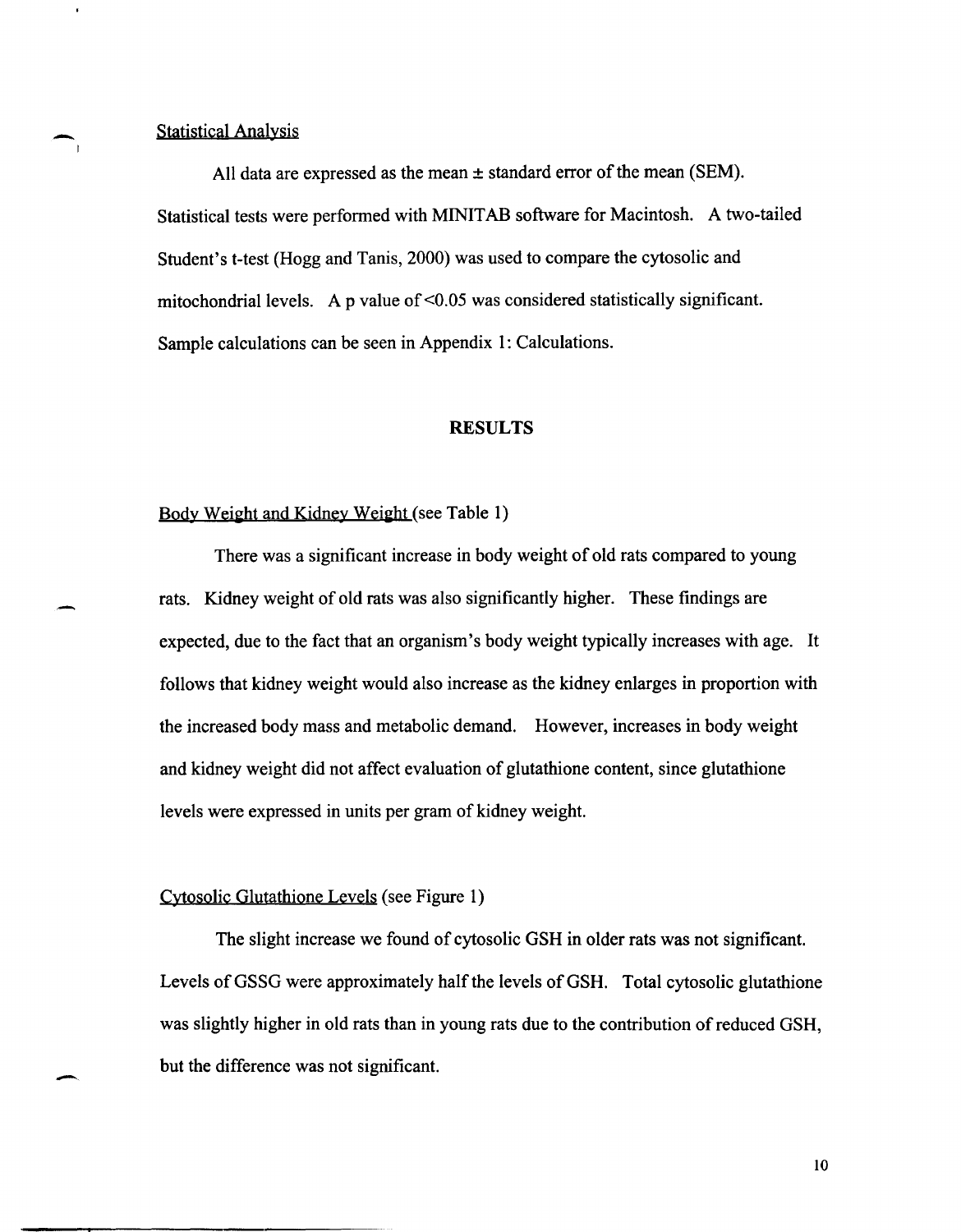TABLE 1: Body and Kidney Weight of Young and Old Rats

|                                        | 2 months                                                      | $ 24$ months     |         |
|----------------------------------------|---------------------------------------------------------------|------------------|---------|
| $\vert$ Body Wt. $\langle$ g $\rangle$ | $ 241+/- 12 $                                                 | $ 301 + / - 16 $ | $\star$ |
| Kid. Wt. (g)                           | $ 1.765 + \cdot $ 0.085 $ 2.335 + \cdot $ 0.087               |                  |         |
| Kid. Wt./Body Wt.                      | $\vert 0.73\% + \vert 0.053 \vert 0.79\% + \vert 0.061 \vert$ |                  |         |
| Mg Mit. Prot./g Kid. Wet Wt.           | $ 0.667 + (-0.056   0.461 + (-0.14$                           |                  |         |

TABLE 1: Body and Kidney Weight of Young and Old Rats Body weight was measured from the live animal. Kidney weight represents wet tissue weight before homogenization. Significant increases found in older rats using the Student's t-test is designated by an  $*$ . Abbreviations:  $Wt$ . = weight, Kid. = kidney, Mit. = mitochondria, Prot. = protein.

,-

 $\blacksquare$ 

 $\overline{1}$ 

-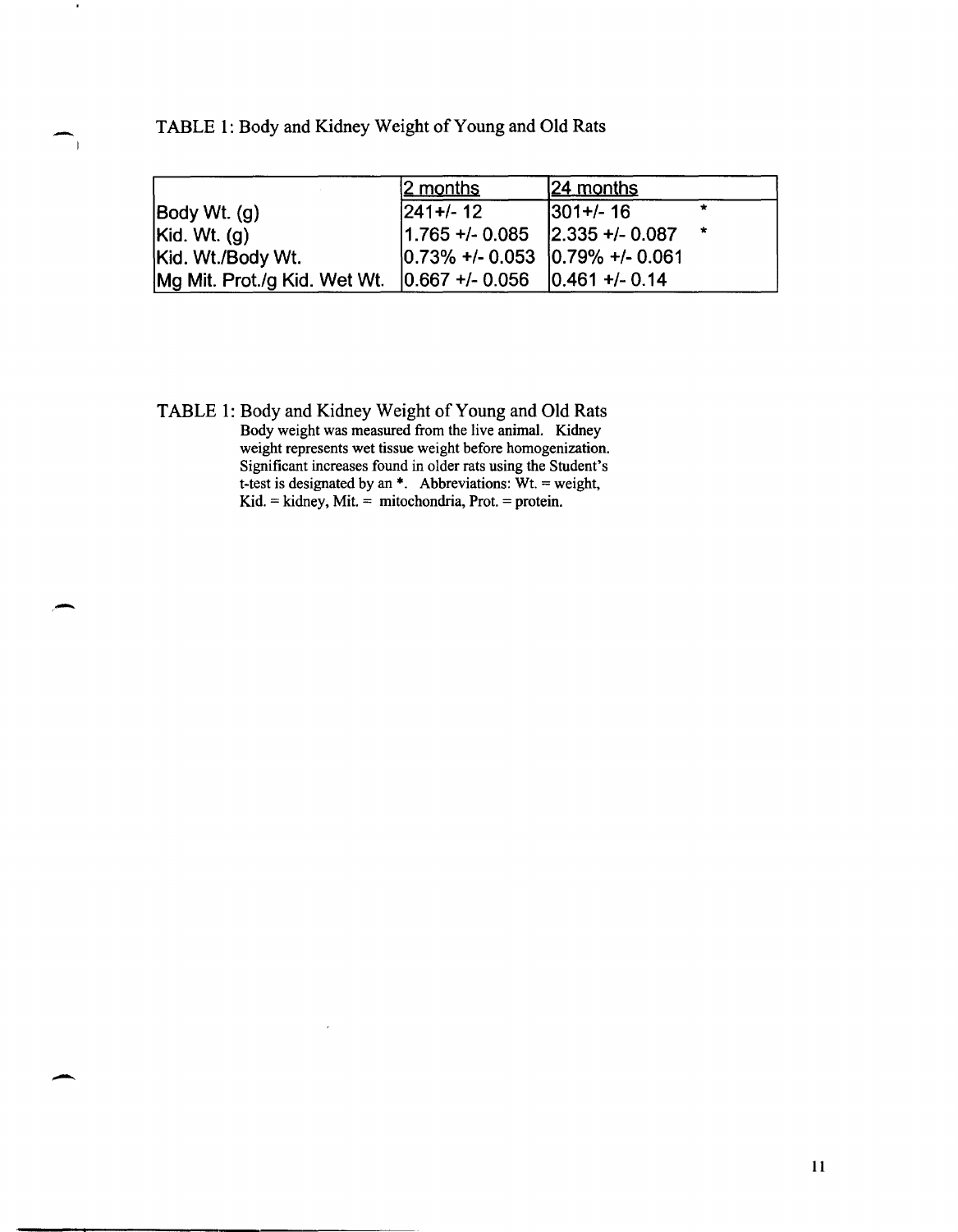Fig. 1. Mean levels of cytosolic glutathione in young and old rats. Values are given in  $\mu$ mol/g of kidney wet weight. Bars drawn indicate range for SEM. Abbreviations:  $GSH =$  reduced glutathione,  $GSSG =$  oxidized glutathione, Tot. Glut. = total glutathione  $(ie, GSH + GSSG).$ 

-

.

 $\overline{\phantom{0}}$ 

 $\overline{\phantom{a}}$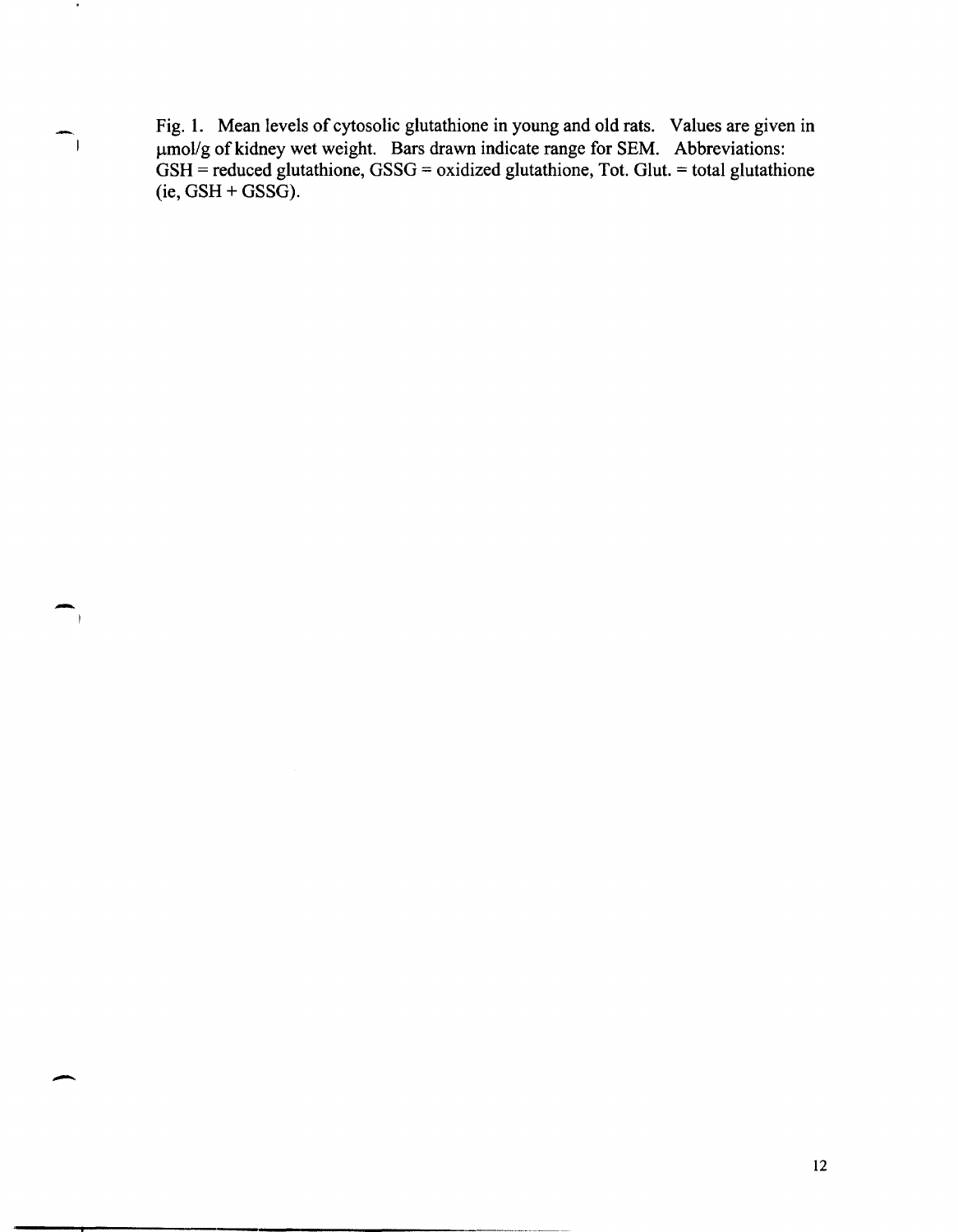Fig. 1. Mean levels of cytosolic glutathione in young and old rats. Values are given in umol/g of kidney wet weight.



-

 $\rightarrow$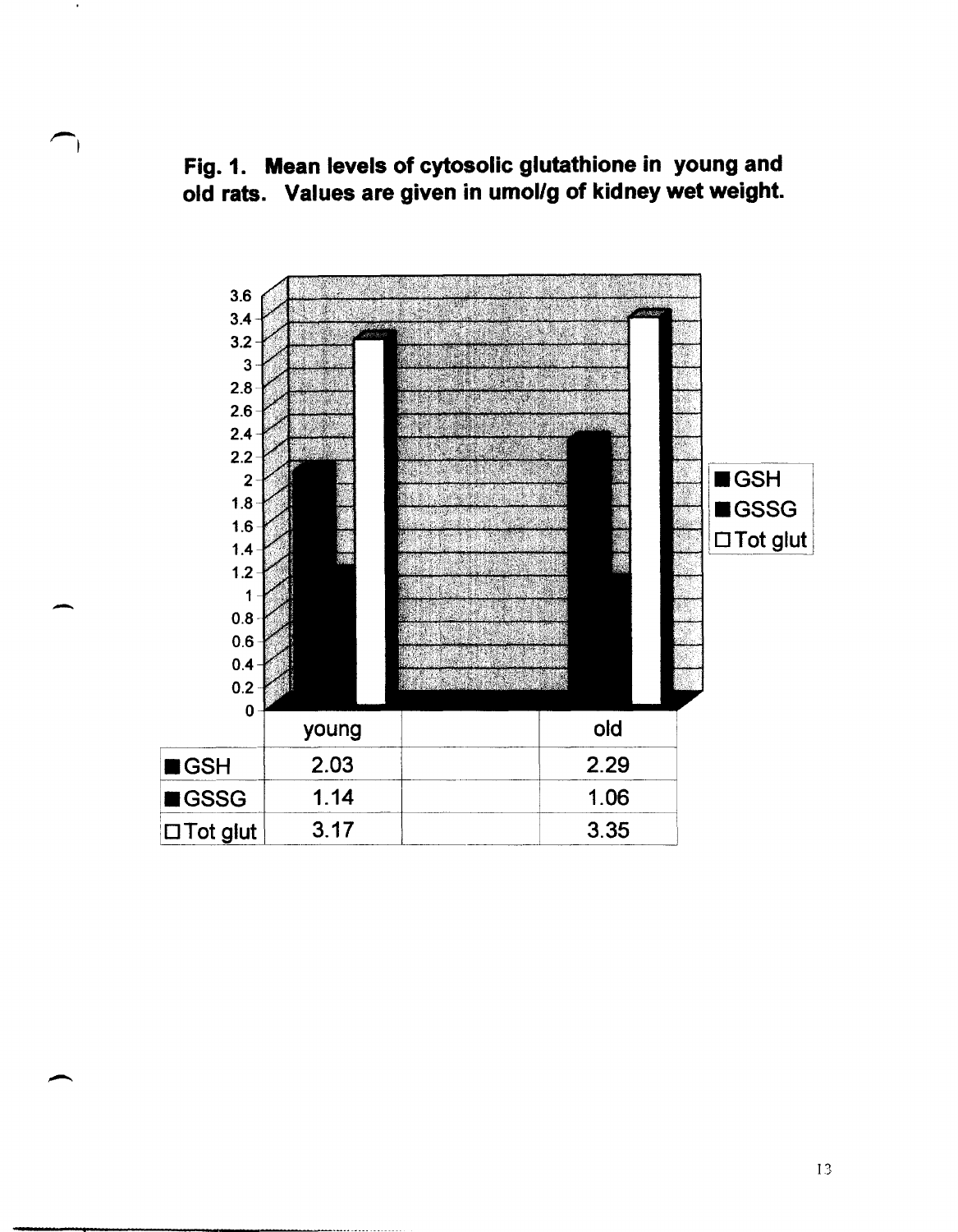## Mitochondrial Glutathione Levels (see Figure 2 and Figure 3)

There was a significant difference in the levels of mitochondrial GSH expressed in umol per gram of kidney wet weight. Surprisingly, higher levels of GSH were found in the older rats. The significantly greater levels of mitochondrial GSH in old rats resulted in significantly greater levels of total glutathione. These higher levels can not be accredited to significantly greater body weight or kidney weight, since GSH levels were expressed per gram of kidney weight. When mitochondrial levels of GSH were expressed in nmol/mg mitochondrial protein, the levels in older rats approached significance *(p=O.13),* but were not quite statistically significant. Total glutathione levels in the mitochondria were also almost significantly higher in older rats ( $p = 0.12$ ). Mitochondrial GSSG levels of young and old rats were not significantly different.

## Redox Ratio's (see Table 2)

 $\overline{\phantom{a}}$ 

-

The redox ratio's of kidneys from older rats indicated that these kidneys were exhibiting less oxidant stress than the kidneys from younger rats. The ratio of GSSG to GSH decreased with age in the cytosol, approaching significance with a p value of 0.096. This redox ratio also decreased with age in the mitochondria when expressed in  $\mu$ mol/g.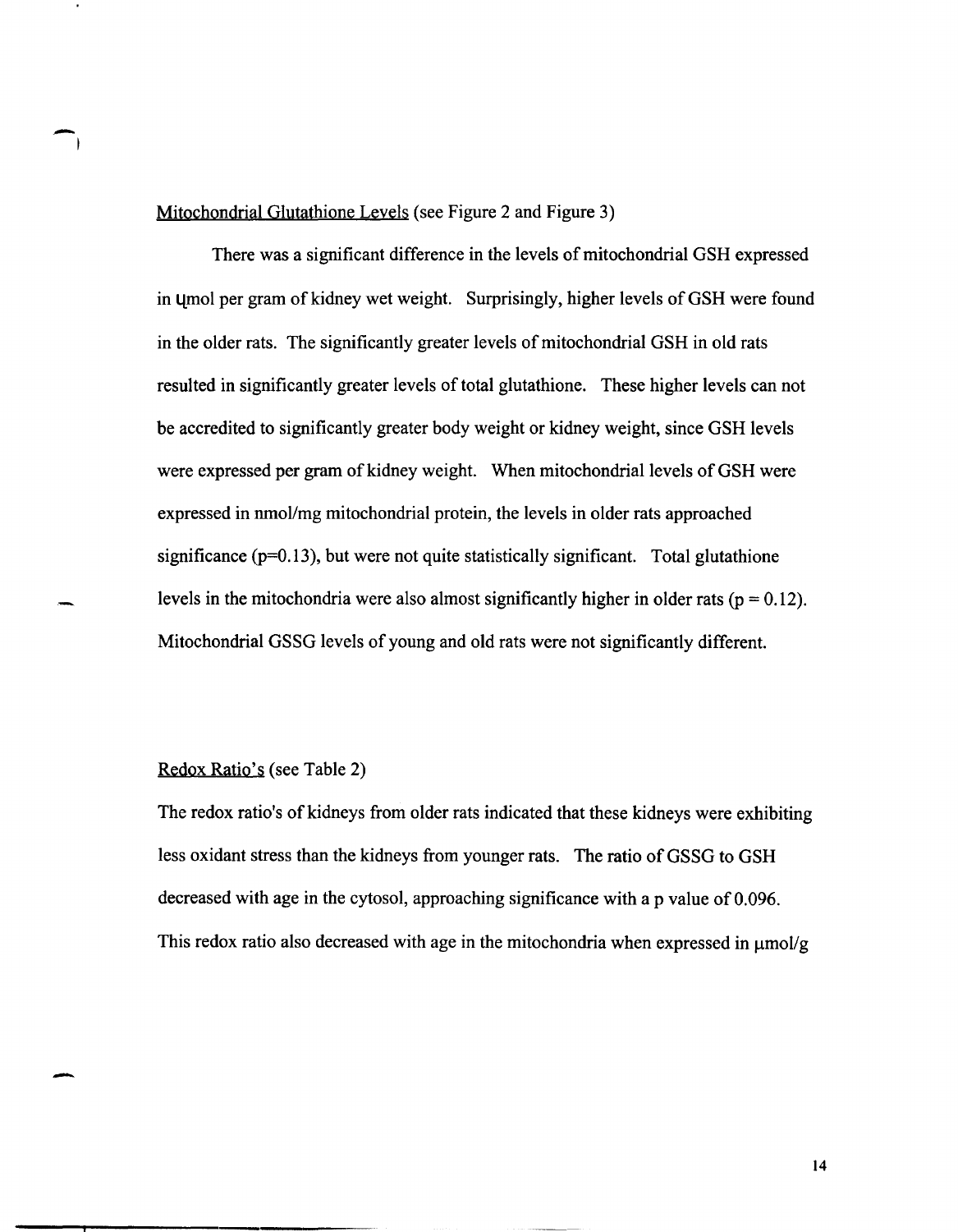Fig. 2. Mitochondrial Glutathione Levels in Young and Old Rats Expressed in umol/g of kidney wet weight. Bars drawn indicate range for SEM. Data marked with an \* show significance ( $p$ <0.05). Abbreviations: GSH = reduced glutathione, GSSG = oxidized glutathione, Tot. Glut. = total glutathione (ie, GSH)  $+$  GSSG).

-

 $\blacksquare$ 

 $\overline{ }$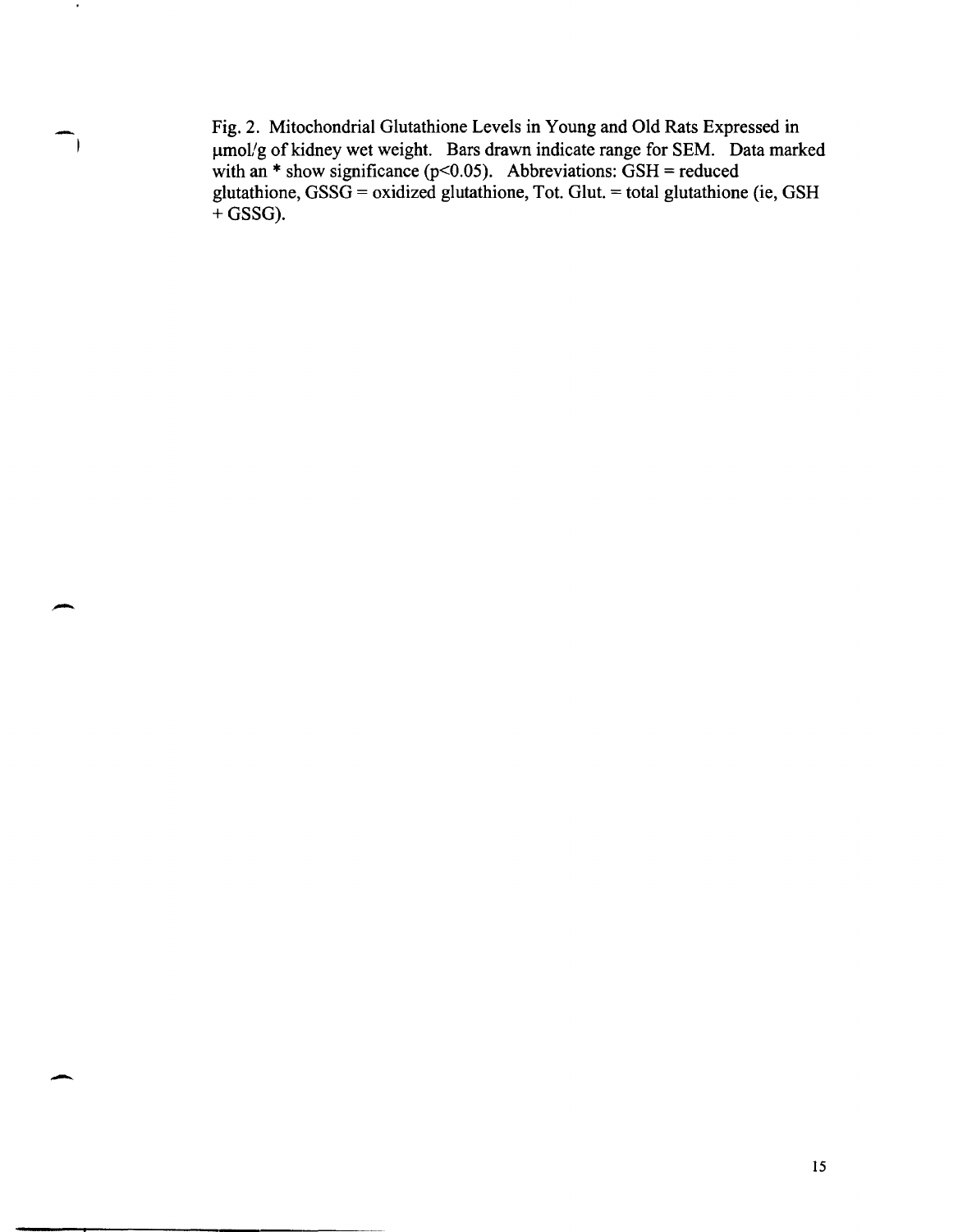Fig. 2. Mitochondrial Glutathione Levels in Young and Old Rats Expressed in umol/g of Kidney Wet Weight.



-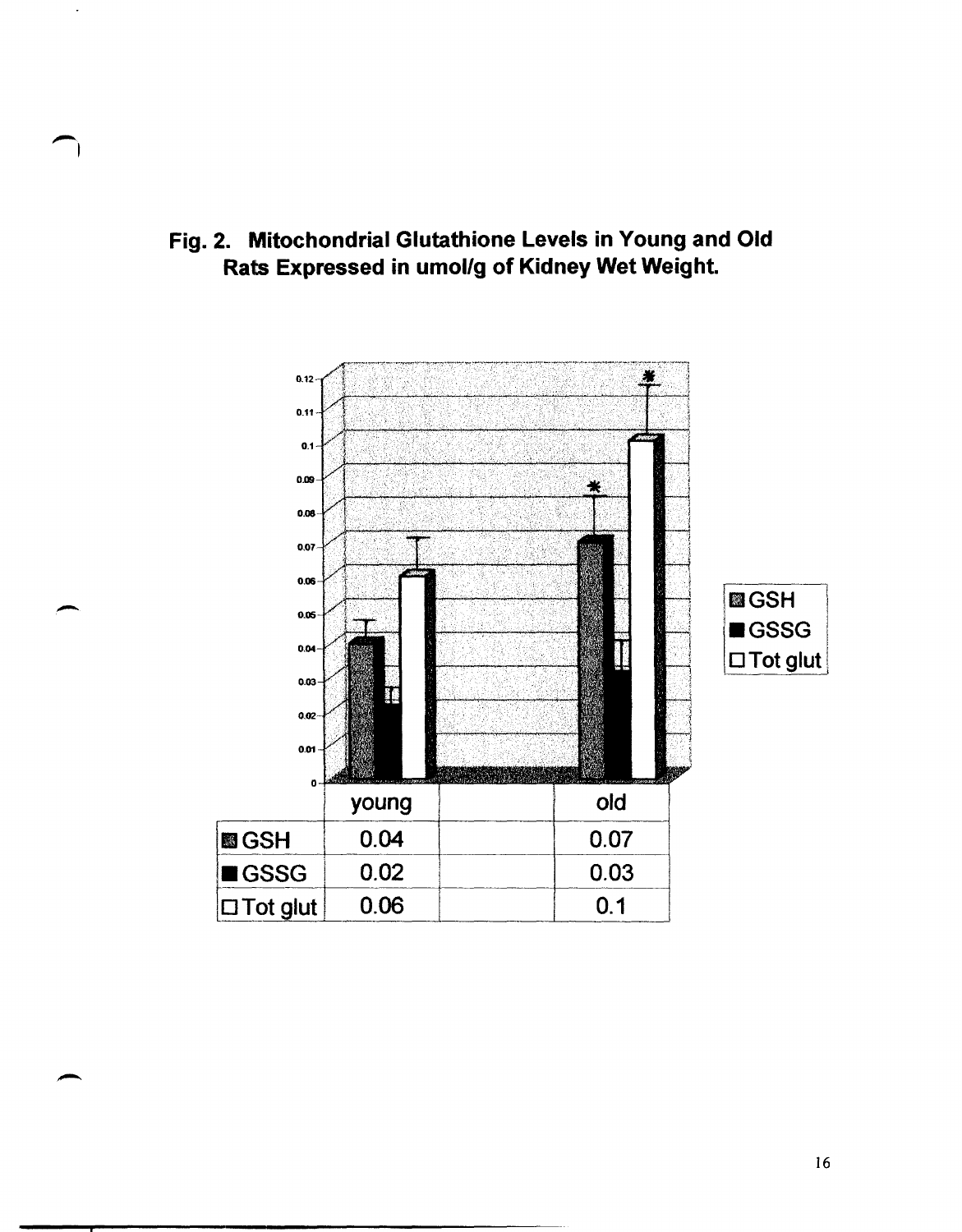Fig. 3. Mitochondrial Glutathione Levels in Young and Old Rats Expressed in nmol/mg Mitochondrial Protein. Bars drawn indicate range for SEM. @ denotes nearsignificance (p = 0.13); # denotes near-significance (p = 0.12). Abbreviations: GSH = reduced glutathione, GSSG = oxidized glutathione, Tot glut = total glutathione (ie, GSH  $+$  GSSG).

-

 $\blacksquare$ 

 $\mathbf{r}$ 

-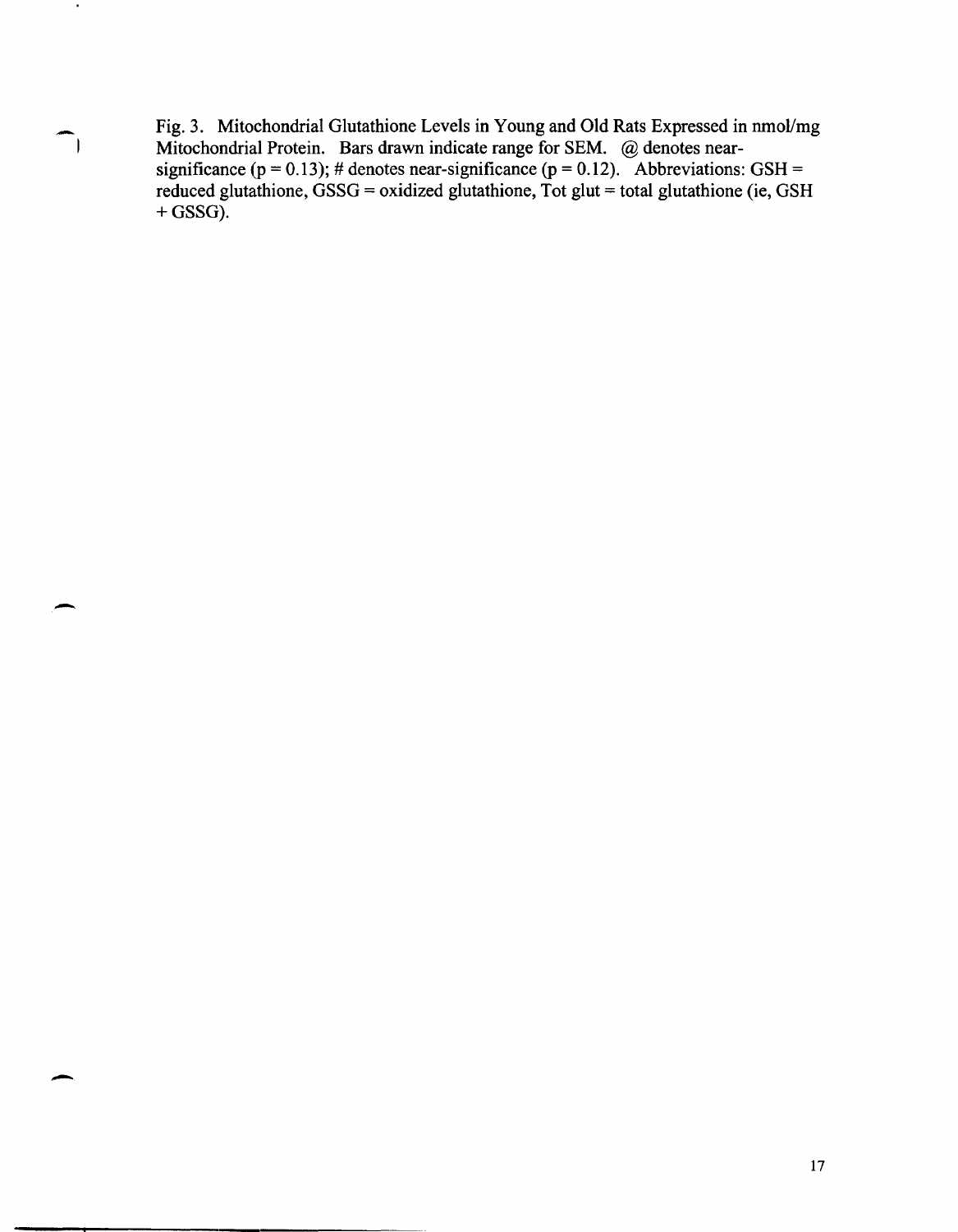Fig. 3. Mitochondrial Glutathione Levels in Young and Old Rats Expressed in nmol/mg of Mitochondrial Protein.



-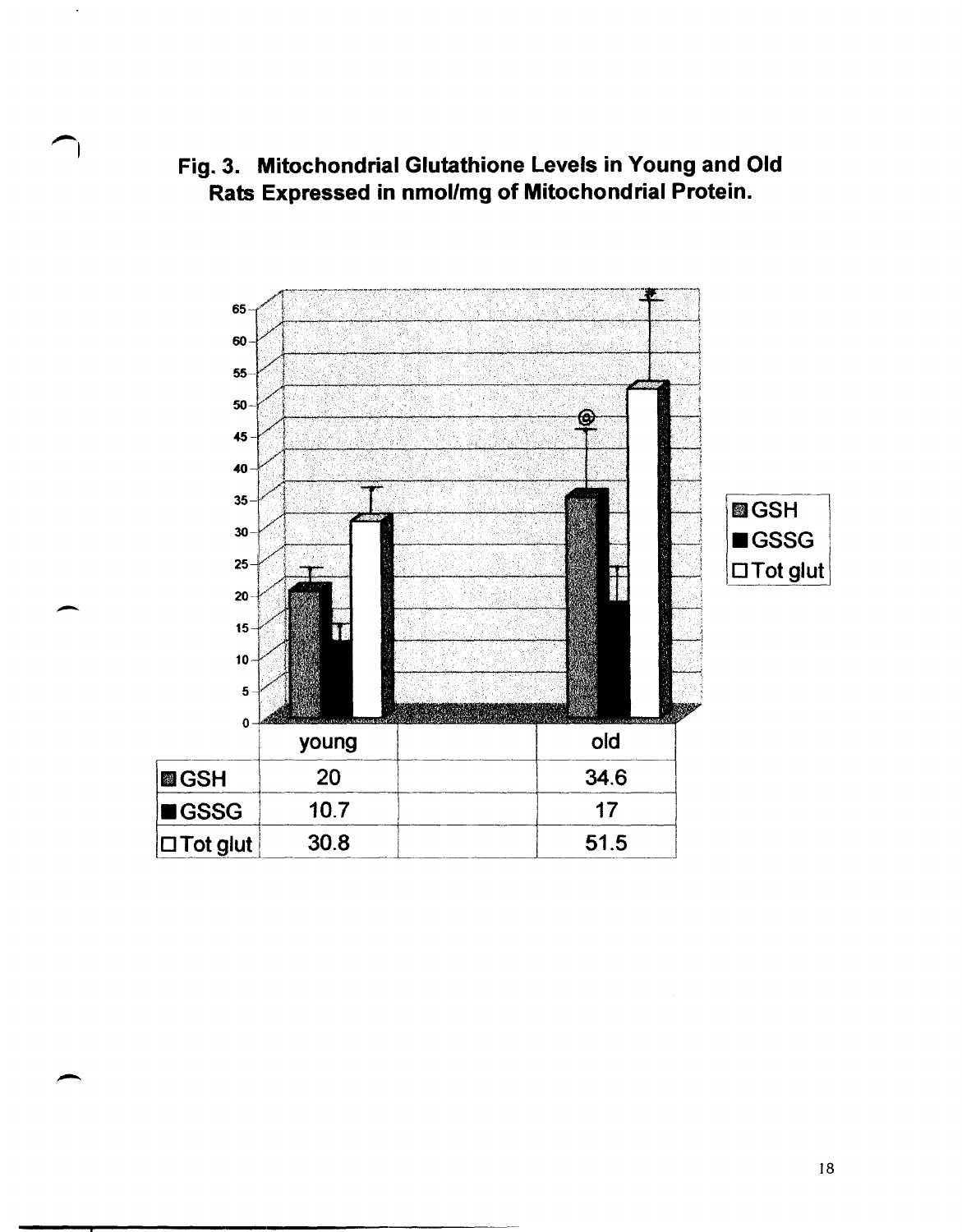|  | $VQ$ ung Rate $\Box$ $\Box$ Id Rate |  |
|--|-------------------------------------|--|
|  |                                     |  |

TABLE 2: Redox Ratio's in Cytosol and Mitochondria from Young and Old Rats

|                                  | <u>TUUTU NAIS</u> | <u>viu nais</u> |
|----------------------------------|-------------------|-----------------|
| <u> ICvtosolic Redox Ratio</u>   |                   |                 |
| (umol/g kidney wet weight)       |                   |                 |
| GSSG/GSH X 100                   | $59.2 + 4.8$      | 46.8 +/- 4.60   |
| GSH/Total GSH X 100              | $63.6 + 1.8$      | $68.4 + 2.100$  |
| <b>Mitochondrial Redox Ratio</b> |                   |                 |
| (umol/g kidney wet weight)       |                   |                 |
| GSSG/GSH X 100                   | $54.4 + 8.8$      | $50.3 + 12.5$   |
| GSH/Total GSH X 100              | $65.6 + 3.3$      | 68.4 +/- 4.7    |
| Mitochondrial Redox Ratio        |                   |                 |
| (nmol/mg mitochondrial protein)  |                   |                 |
| GSSG/GSH X 100                   | $54.3 + 8.7$      | 53.6 +/- 14.0   |
| GSH/Total GSH X 100              | $65.6 + - 3.3$    | 67.2 +/- 5.0    |

TABLE 2: Redox Ratio's in Cytosol and Mitochondria from Young and Old Rats The Redox Ratio was calculated as *GSSG/GSH* X100. The redox ratio referred to as the Glutathione Ratio was calculated as  $(GSH/GSSG + GSH)$  X 100. All values expressed as mean *+1-* SEM. Significance was p< 0.05 using the Student's t-test. Abbreviations:  $GSG$  = reduced glutathione,  $GSSG$  = oxidized glutathione, Total  $GSH$  = total glutathione  $(ie, GSH + GSSG).$ 

> e This ratio approached significance with a p value of 0.096 @ This ratio approached significance with a p value of 0.11

-

 $\cdot$ 

 $\overline{\phantom{a}}$ 

-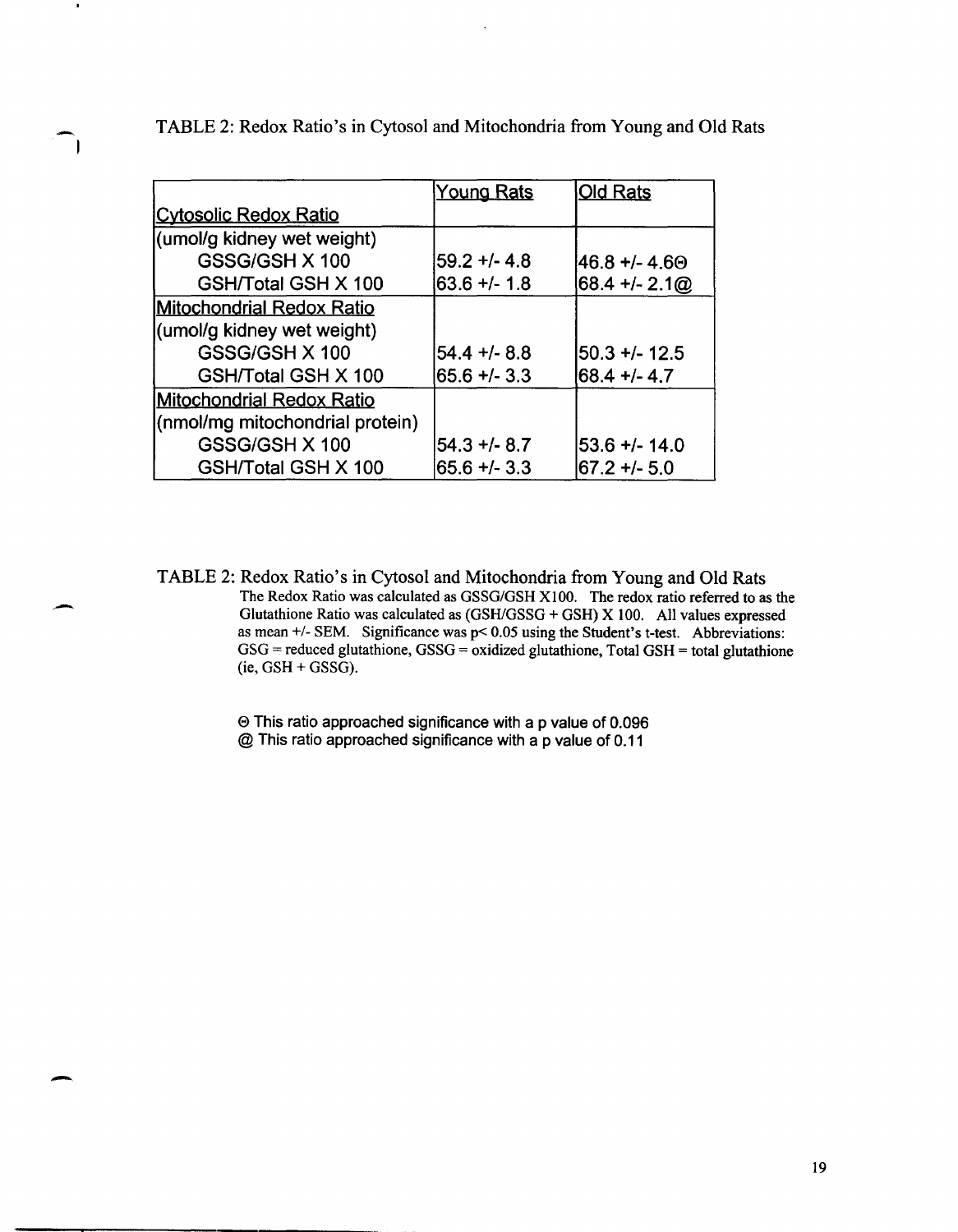of wet kidney weight and in nmol/mg of mitochondrial protein. The redox ratio expressed as  $GSH/GSSG + GSH$  increased in the cytosolic and mitochondrial compartments, also indicating less oxidant stress in older animals. This ratio approached significance in the cytosolic compartment with a p value of 0.11. Although the redox ratio's were not significantly different between young and old rats, they consistantly indicate that the older rats were experiencing less oxidative stress.

 $\rightarrow$ 

.-

## **DISCUSSION**

This is the first study to investigate changes in kidney tissue glutathione with age in the RCS rat and differentiate between cytosolic and mitochondrial compartments. The findings of this study correlate with those of Bishayee and Chatterjee (1994), who reported slight increases of GSH with age in the cytosolic compartment of rat kidney tissue ( $\mu$ mol/g wet tissue) among groups of rats aged 4, 8 and 12 weeks. However, rats that are 12 weeks old are not considered mature animals, so to date ours is the only study that compares cytosolic glutathione levels in mature young and old adult rats. Muthukumar and Selvam (1998) measured glutathione levels in mitochondria in rat kidney tissue, but they expressed glutathione levels in units of  $\mu$ g/mg of mitochondrial protein, making their data difficult to compare to ours. Also, they investigated the glutathione status of the mitochondrial tissue with respect to administration of agents that create kidney stones, not age. The glutathione content of rat kidney mitochondria reported by Asuncion et al (1996) was elevated in the older rats, though not significantly. They found significant increases in GSSG levels in the older rats; the increases found in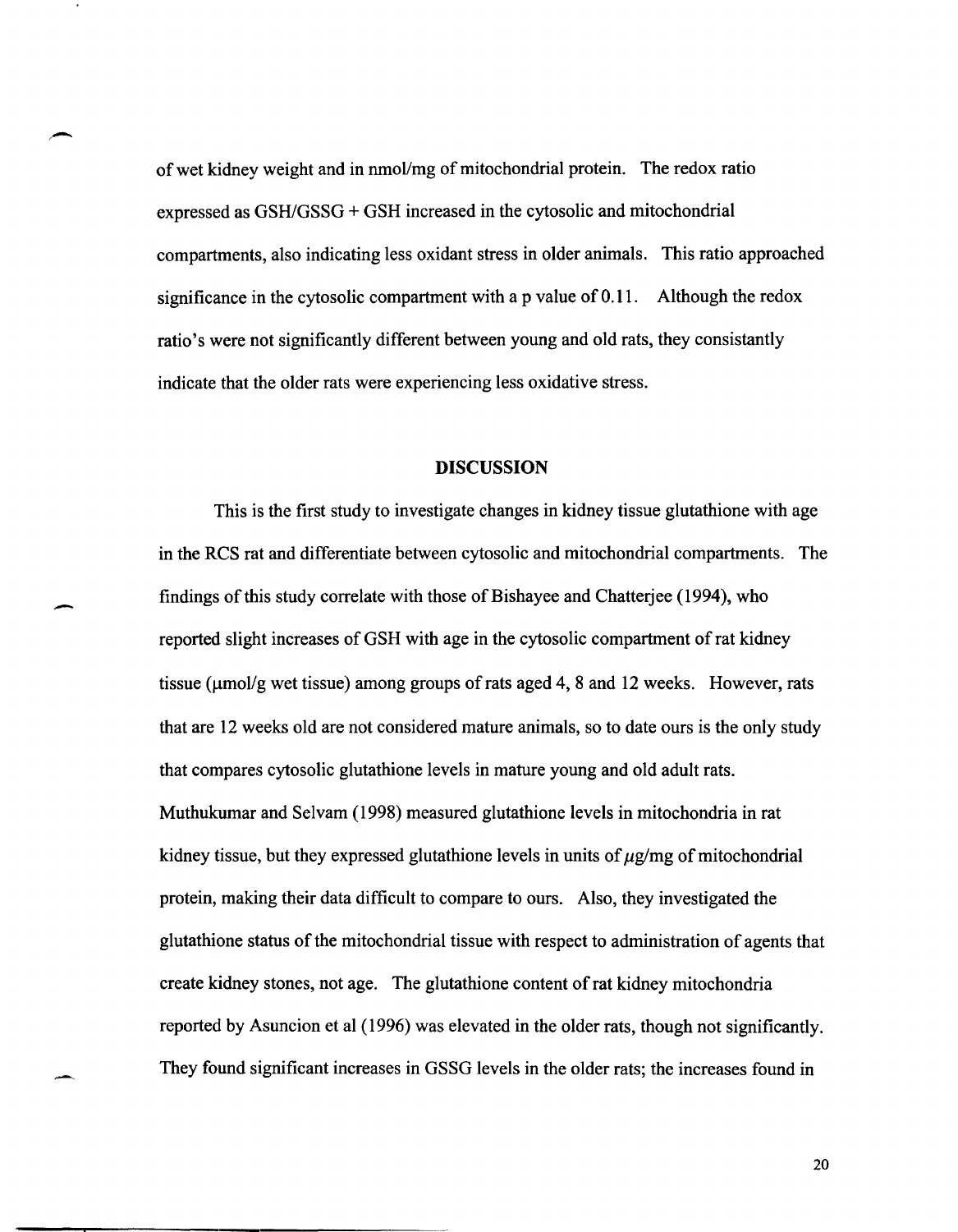GSSG in older rats were not significant. The current study is the first to evaluate glutathione content of rat kidney tissue between young and old rats and find a significant increase in mitochondrial GSH of older rats. Asuncion et al (1996) also found that the mitochondrial redox ratio (GSSG/GSH) increased with age in rat kidney tissue, while the current study saw the same redox ratio decrease with age.

It is reasonable to hypothesize from this study that the older rat kidney tissue experienced less oxidative stress than that of younger rats because older rats have a slower metabolism (Hagan et aI, 1999). A decreased metabolism would undergo fewer oxidative reactions, produce fewer free radicals, convert less GSH to GSSG, and put less strain on the mitochondrial glutathione pool. This theory is supported by the fact that the mitochondrial glutathione pool – where cellular oxidative processes may first show effect on glutathione content  $-$  was significantly greater in the older rats. Also, the finding that the cytosolic redox ratio's ( $p<0.14$ ) were higher in older rats seems to support that kidneys from older rats seem to experience less oxidative stress.

 $\overline{\phantom{a}}$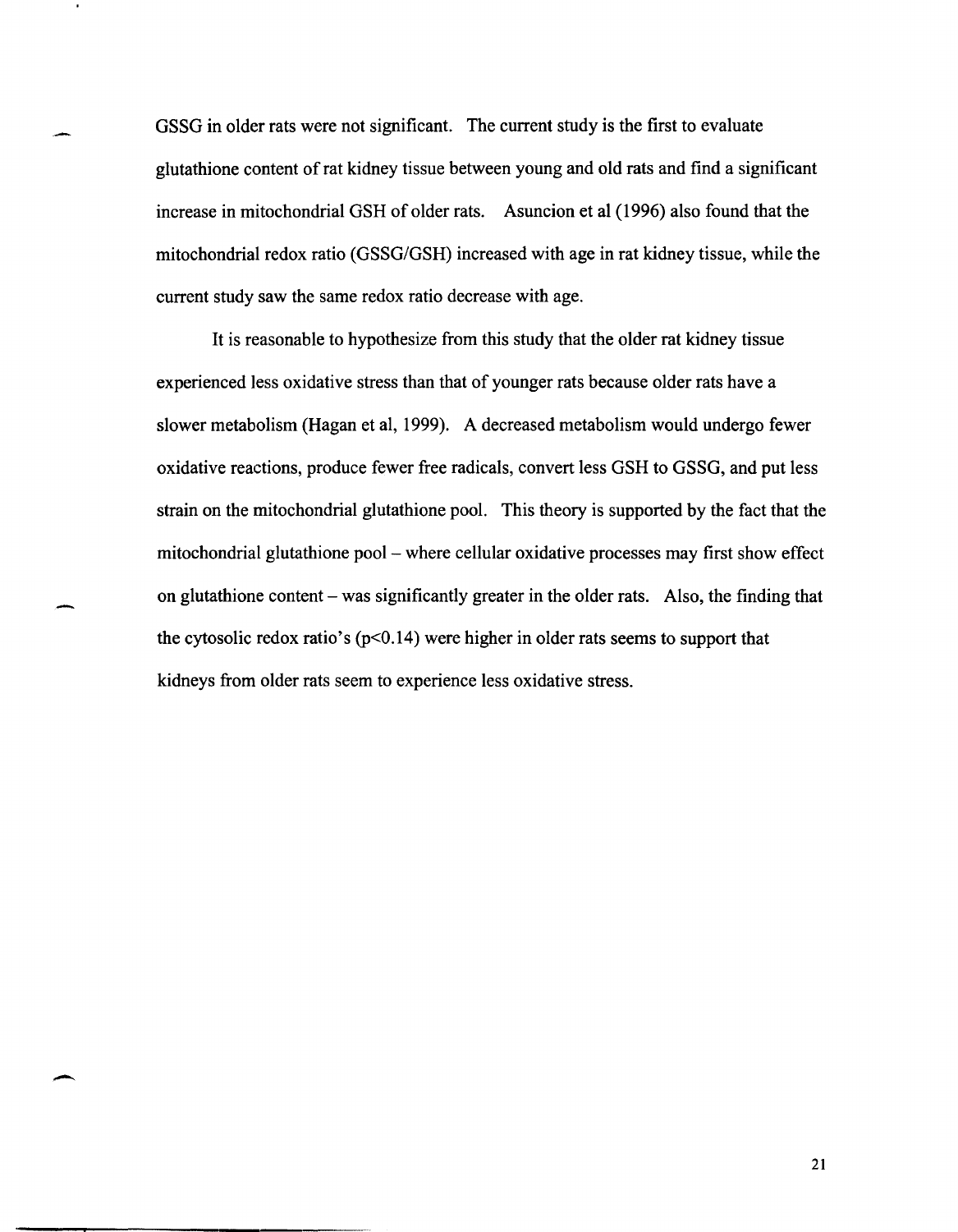# **BIBLIOGRAPHY**

Abraham E., Taylor J. and Lang C. Influence of mouse age and erythrocyte age on glutathione metabolism. *Biochem. J.* 176:819-825, 1978

Asuncion J., Millan A., PIa R., Bruseghini L., Esteras A., Pallardo F., Sastre J. and Vina J. Mitochondrial glutathione oxidation correlates with age-associated oxidative damage to mitochondrial DNA. *The FASEB Journal* 10: 333-338, 1996

Beatrice M. C., Stiers D. L. and Pfeiffer D. R. The role of glutathione in the retention of Ca++ by liver mitochondria. 1. *Bioi. Chem.* 259(2): 1279-1287, 1984

Boyd S. c., Sesame H. A., and Boyd M. R. High concentrations of glutathione in glandular stomach: Possible implications for carcinogenesis. *Science* 205: 1010-1012, 1979

Cadenas E. and Packer L., Biothiols in Health and Disease NY, New York. Marcel Dekker, Inc., 1995 pp. 231-253

Canavese C., Stratta P. and Vercellone A. The case for oxygen free radicals in the pathogenesis of ischemic acute renal failure. *Nephron.* 49(1):9-15, 1988

-

<sup>I</sup>Campos R., Maureira F., Garrido A. and Valenzuela A. Different glutathione redox status and lipid peroxidation in the cortex and the medulla of the rat kidney subjected to ischemia-reperfusion stress. *Comp. Biochem. Physiol.* 105B: 157-163, 1993

Canavese C., Strata P., Vercellone A. The case for oxygen free radicals in the pathogenesis of ischemic acute renal failure. *Nephron.* 49: 9-15, 1988

Deneke S. and Fanburg B. Regulation of cellular glutathione. *Am.* 1. *Physiol.* 257:LI63- 173, 1989

Forman et al. Ch. 9 "Glutahione Synthesis in Oxidative Stress" in Glutathione: Metabolism and Physiological Functions. J. Vina Ed. Boca Raton, FL. CRC Press, 1990 pp. 189-212

Gonzalez-Flecha B., Evelson P., Sterin-Apeziale N. and Boveris A. Hydrogen peroxide metabolism and oxidative stress in cortical, medullary and papillary zones of rat kidney. *Biochemica et Boiphysica Acta.* 1157:155-161, 1993

Griffith O. and Meister A. Origin and turnover of mitochondrial glutathione. *Proc. Natl. Acad.* Sci. 82: 4668-4672, 1985

Hagan T. M., Ingersoll R. T., Lykkesfeldt J., Liu J., Wehr C. M., Vinarsky V., Bartholomew J. C. and Ames A. B. (R)-alpha-lipoic acid-supplemented old rats have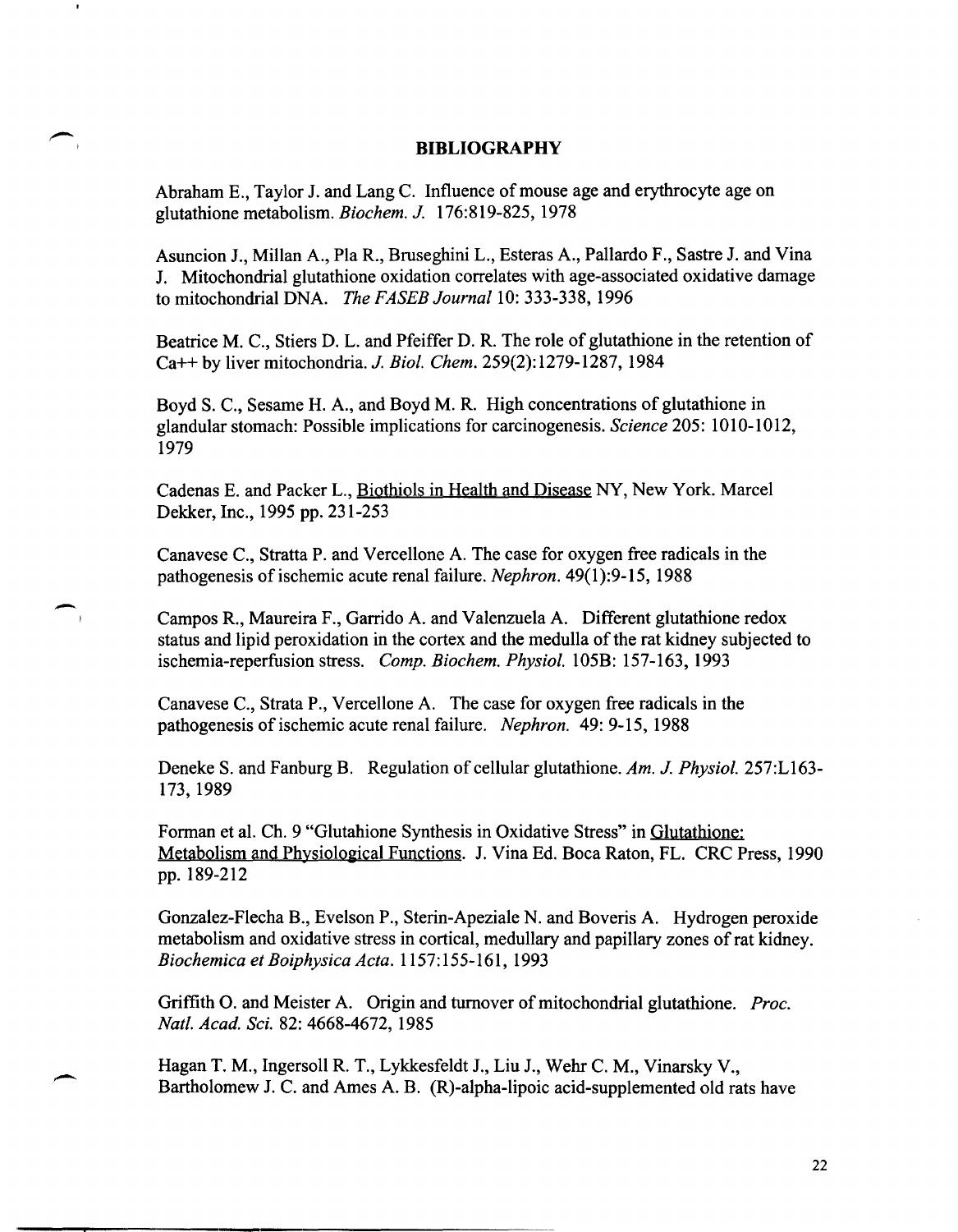improved mitochondrial function, decreased oxidative damage, and increased metabolic rate. *FASEB J.* 13(2):411-418, 1999

Halliwell B. Free radicals, antioxidants, and human disease: curiosity, cause, or consequence? *Lancet* 344:721-724,1994

Harlan J., Levine J., Callahan K. and Schwartz B. Glutathione redox cycle protects cultured endothelial cells against lysis by extracellularly generated hydrogen peroxide. *J. Clin. Invest.* 73:706-713, 1984

Harlan J., Levine J., Callahan K. and Schwartz B. Glutathione redox cycle protects cultured endothelial cells against lysis by extracellularly generated hydrogen peroxide. J *c/in. Invest.* 73: 706-713, 1984

Hazelton G. A. and Lang C. A. Glutathione contents of tissues in the aging mouse. *Biochem.* J. 188:25-30, 1980

Hogg R. V. and Tanis E. A. Probability and Statistical Inference, 6<sup>th</sup> Ed. Prentice Hall, Inc. Upper Saddle River NJ, 2000 pp. 436-439

Ji, L. Exercise, oxidative stress, and antioxidants. *Am. J. Sports Med.* 24:6, 1996

Jocelyn P. Some properties of mitochondrial glutathione. *Biochimica et Biophysica Acta.* 369:427-436, 1975

Jones D., Eklow L., Thor J. and Orrenius S. Metabolism of hyrogen peroxide in isolated hepatocytes: relative contributions of catalase and glutathione peroxidase in decomposition of endogenously generated H202. *Archives 0/ biochemistry and Biophysics* 210:506-516, 1981

Lash, L. Intracellular distribution of thiols and disulfides: assay of mitochondrial glutathione transport. Methods of enzymology. New York: Academic Press, 1995

Leibach F., Fonteles M., Pillion D. and Karow A. Glutathione in the isolated perfused rabbit kidney. *Journal of Surgical Research* 17:228-231, 1974

Linas S., Shanley P., White C., Parker N. and Repine J. O2 metabolite-mediated injury in perfuse kidneys is reflected by consumption ofDMTU and glutathione. *Am. J. Physio.*  253 (4 Pt 2):F692-701, 1987

McCoy R., Hill K., Ayon M., Stein J. and Burk R. Oxidant stress following renal ischemia: changes in the glutathione redox ratio. *Kidney International* 33:812-817, 1988

McKernan T., Woods, E. and Lash L. Uptake of glutathione by renal cortical mitochondria. *Archives o/Biochemistry and Biophysics* 288(2):653-663, 1991

-

 $\overline{\phantom{a}}$ 

 $\sim$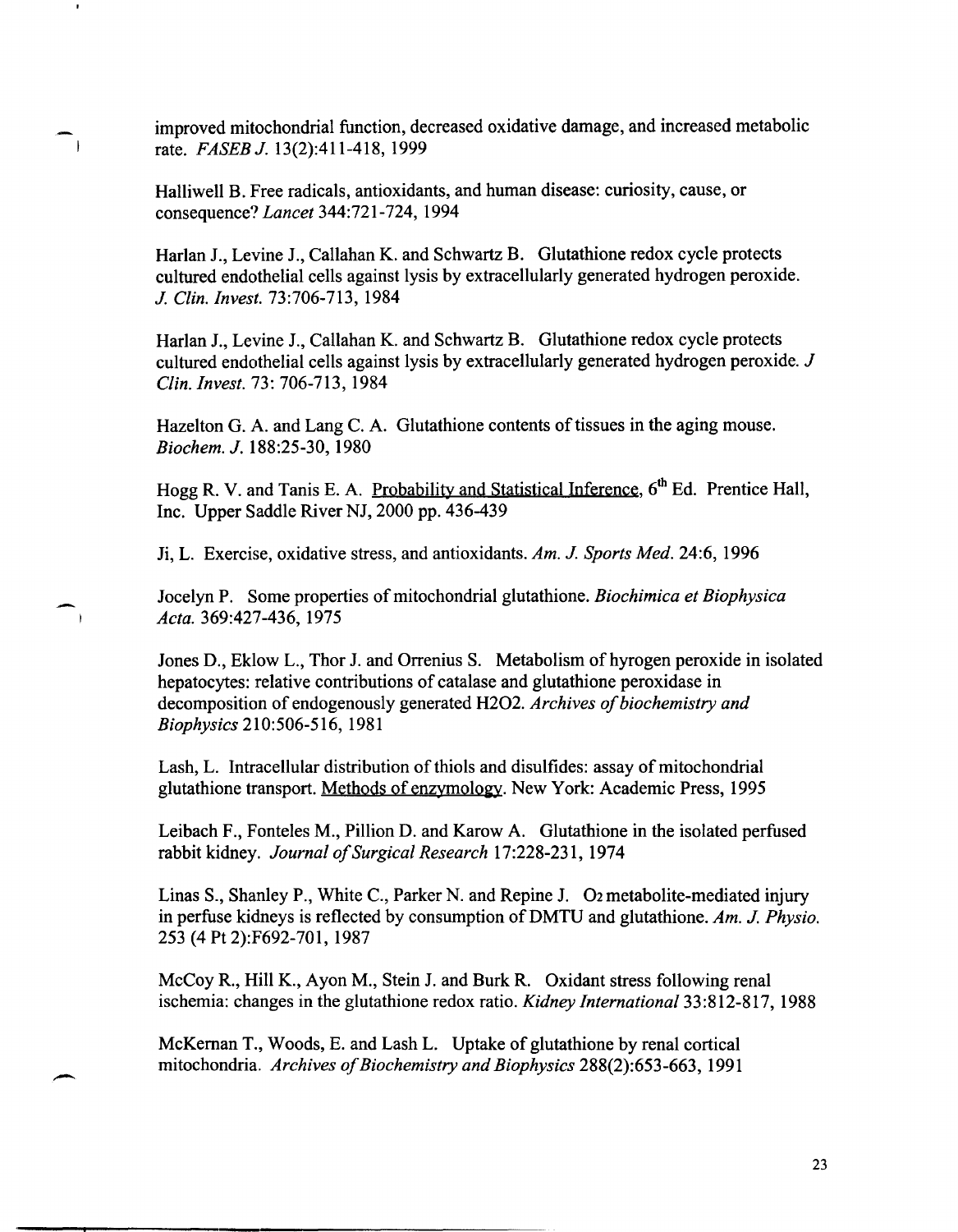Meister, A. Glutathione metabolism and its selective modification. *Journal of Biological Chemistry* 263(33): 17205-17208, 1988

Meredith M. J. and Reed D. J. Status of the mitochondrial pool of glutathione in the isolated hepatocyte. *J. Bioi. Chem.* 257:3747-3753, 1982

Meydani S., Santos D. and Hayek M. Antioxidants and immune response in aged persons: overview of present evidence. *Am. J. Clin. Nutr.* 62: 1462S-1476S, 1995

Mohandas J., Marshal J., Duggin G., Horvath J. and Tiller D. Differential distribution of glutathione and glutathione-related enzymes in rabbit kidney. *Biochemical Pharmacology*  33(11):1801-1807, 1984

Muthukumar A. and Selvam R. Role of glutathione on renal mitochondrial status in hyperoxaluria. *Molecular and Cellular Biochemistry* 185:77-84, 1998

Nissim I. and Weinberg J. M. Glycine attenuate Fanconi syndrome induced by maleate or ifosfamide in rats. *Kidney Inti.* 49:684-695, 1996

Reed D. J. and Meredith M. J. Status of the mitochondrial pool of glutathione in the isolated hepatocyte. *J of Bioi. Chem.* 257(7):3747-3753, 1982

Reed D. and Fariss M. Glutathione depletion and susceptibility. *Pharmacological Reviews* 36(2):25S-33S, 1984

Roberts J. C. and Francetic D. J. The importance of sample preparation and storage in glutathione analysis. *Anal. Biochem.* 211: 183-187, 1993

Romero F. and Galaris D. Compartmentation of cellular glutathione in mitochondrial and cytosolic pools. Glutathione: Metabolism and Physiological Functions. Boca Ratan, FL: CRC press, 1990

Santos A, Uyemura S., Santos N., Mingatto F. and Curti C. Hg(II)-induced renal cytotoxicity: In vitro and in vivo implications for the bioenergetic and oxidative status of mitochondria. *Molecular and Cellular Biochemistry* 177:53-59, 1997

Tate S., Grau E. and Meister A. Conversion of glutathione to glutathione disulfide by cell membrane-bound oxidase activity. *Proc. Natl. Acad. Sci.* 76:2715-2719, 1979

Timiras P. S. Physiological basis of aging and geriatrics. New York. McMillan Publishing Company, 1988 pp.I-5

---..,...--------------

 $\overline{\phantom{a}}$ 

Torres A, Rodriguez J., Ochoa J. and Elias M. Rat kidney function related to tissue glutathione levels. *Biochemical Pharmacology* 35(19):3355-3358, 1986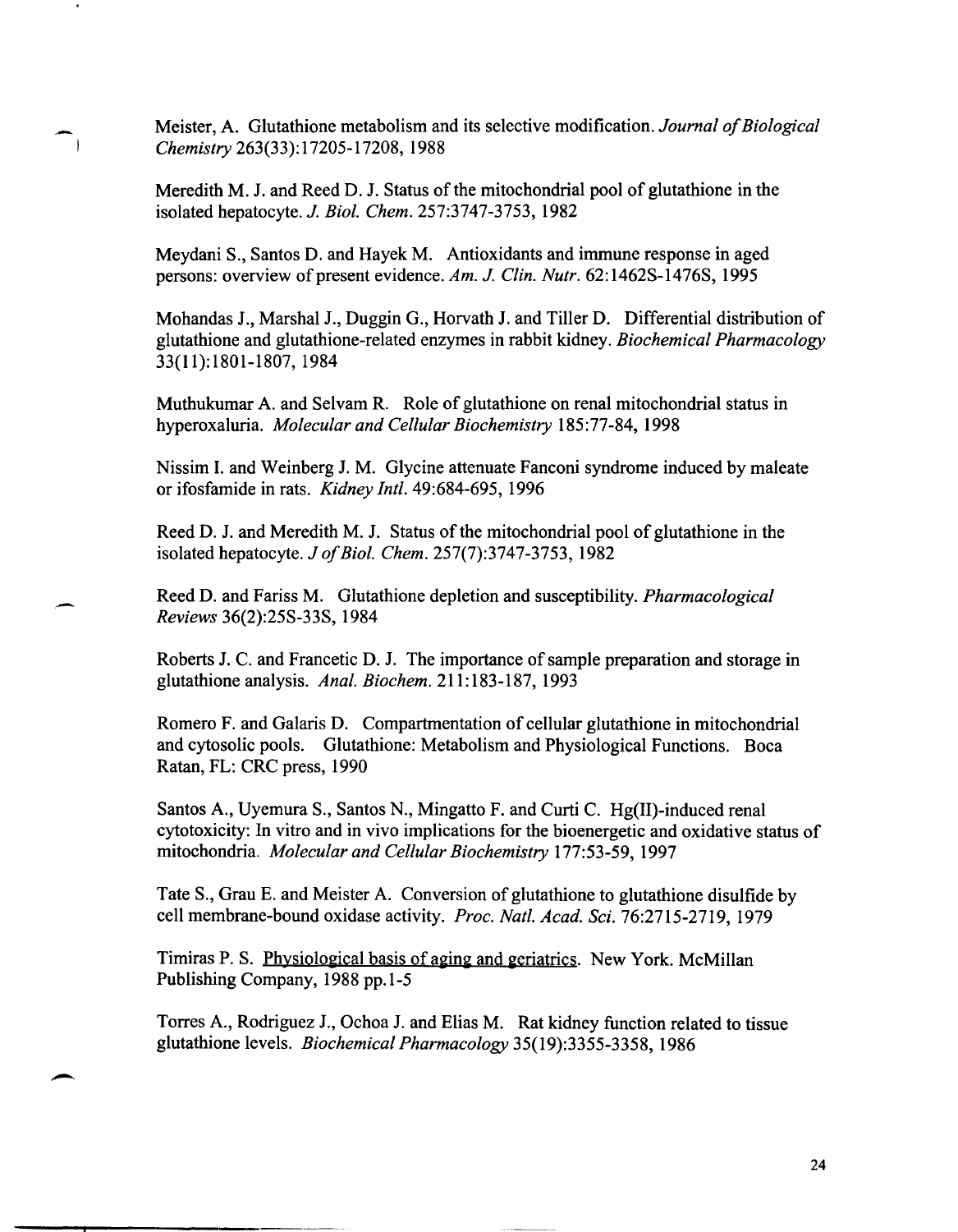Xia Y., Hill K. E. and Burk R. F. Effect of selenium deficiency on hydroperoxideinduced glutathione release from the isolated perfused rat heart. J. *Nutr. 115;733-742,*  1985

-

÷,

 $\overline{\phantom{0}}$ 

Zamlauski-Tucker M. 1., DeWitt S. and Beach S. Comparison of reduced and oxidized glutathione levels in the cortex and medulla of the rat kidney. *J. Am. Soc. Nephrol.*  1O:60A, 1999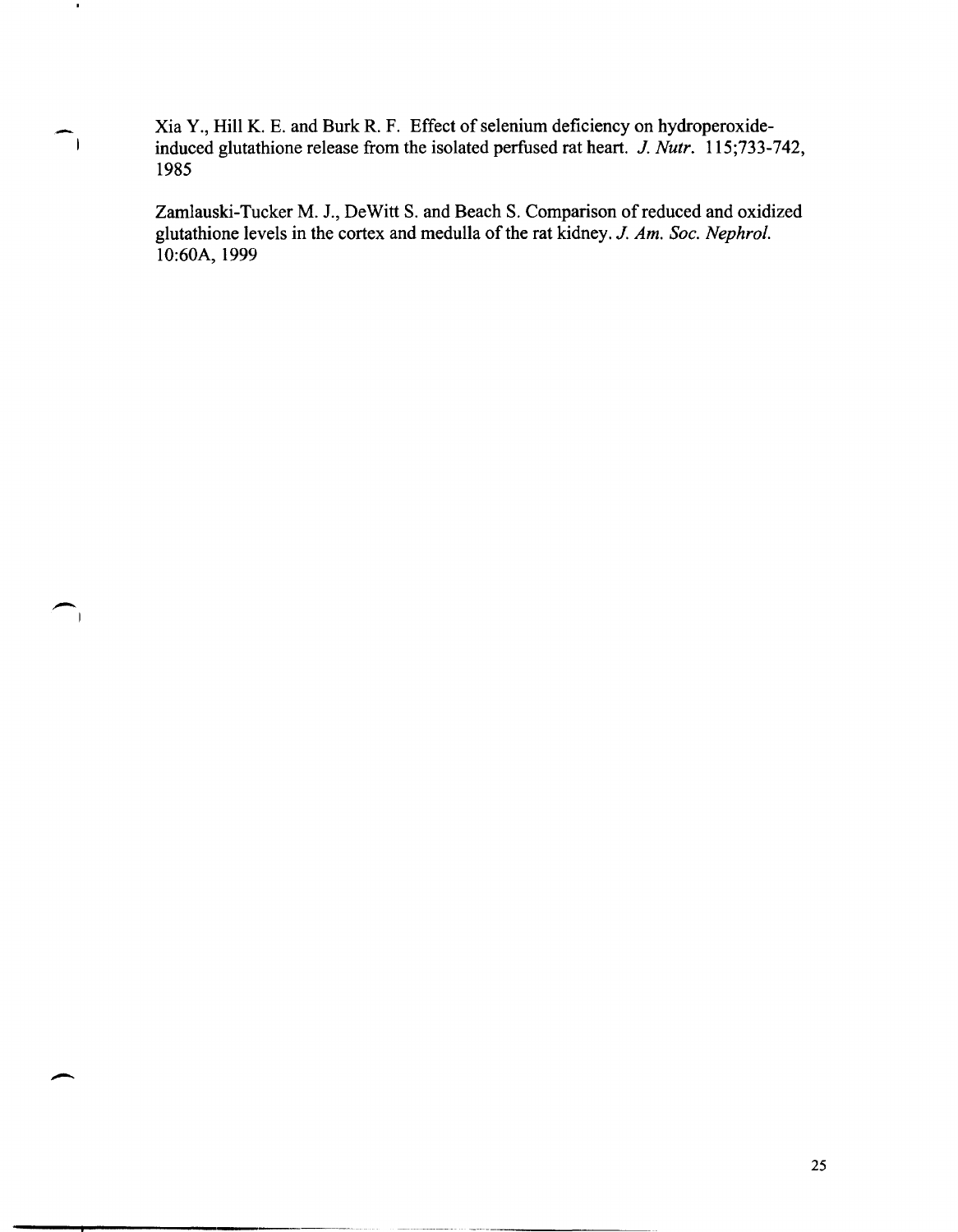#### APPENDIX 1: CALCULATIONS

# Calculations:

 $\overline{\phantom{0}}$ 

 $\rightarrow$ 

-

# 1. Sample Calculation used to Determine the Levels of GSH and GSSG in the Cytosol

Cytosolic GSH = GSH  $\mu$ mol X Dilution X L homogenate =  $\mu$ mol GSH<br>L Factor g kidney wet wt. g kidney w g kidney wet wt. g kidney wet wt.  $= 16.5 \text{ \mu mol}$  X 60 L  $X \left(0.0053 L\right) = 2.5218 \mu mol GSH$  $2.0807$  g kid. wet wt.

Cytosolic GSSG = ([GSH] at 400 nm  $-[GSH]$  at 356 nm)  $\mu$ mol/L X L homog = 2 g kid. wet wt.

> $\mu$ mol GSSG g kid. wet wt.

|  | $= (1920 - 990) \mu$ mol X 0.0053 L = | 1.1845 $\mu$ mol GSSG |
|--|---------------------------------------|-----------------------|
|  | $2.0807$ g                            | g kidney wt.          |

# 2. Sample Calculation used to Determine the Levels of GSH and GSSG in the Mitochondria:

Mit. GSH = ([GSH] at 356 nm  $\mu$ mol/L X vol. pellet in mL X L homog =  $\mu$ mol Vol. of supernatant 1 (from 900 X g spin) g kidney  $GSH$ gkid. wt.  $= 56.25 \mu$ mol/LX 0.5148 mL X 0.0053 L = 0.1077  $\mu$ mol GSH 0.6852 2.0807 g kid. wt. Mit. GSSG = ([GSH] at 400 nm  $-[GSH]$  at 356 nm)  $\mu$ mol/L X vol. pellet in mL 2 Vol. of supernatant 1

> X L homog =  $\mu$ mol GSSG g kidney g kidney

 $= (103.5 - 56.25) \mu$ mol/L X 0.5148 X 0.0053 L = 0.0452  $\mu$ mol GSSG 2 0.6852 2.0807 g kidney